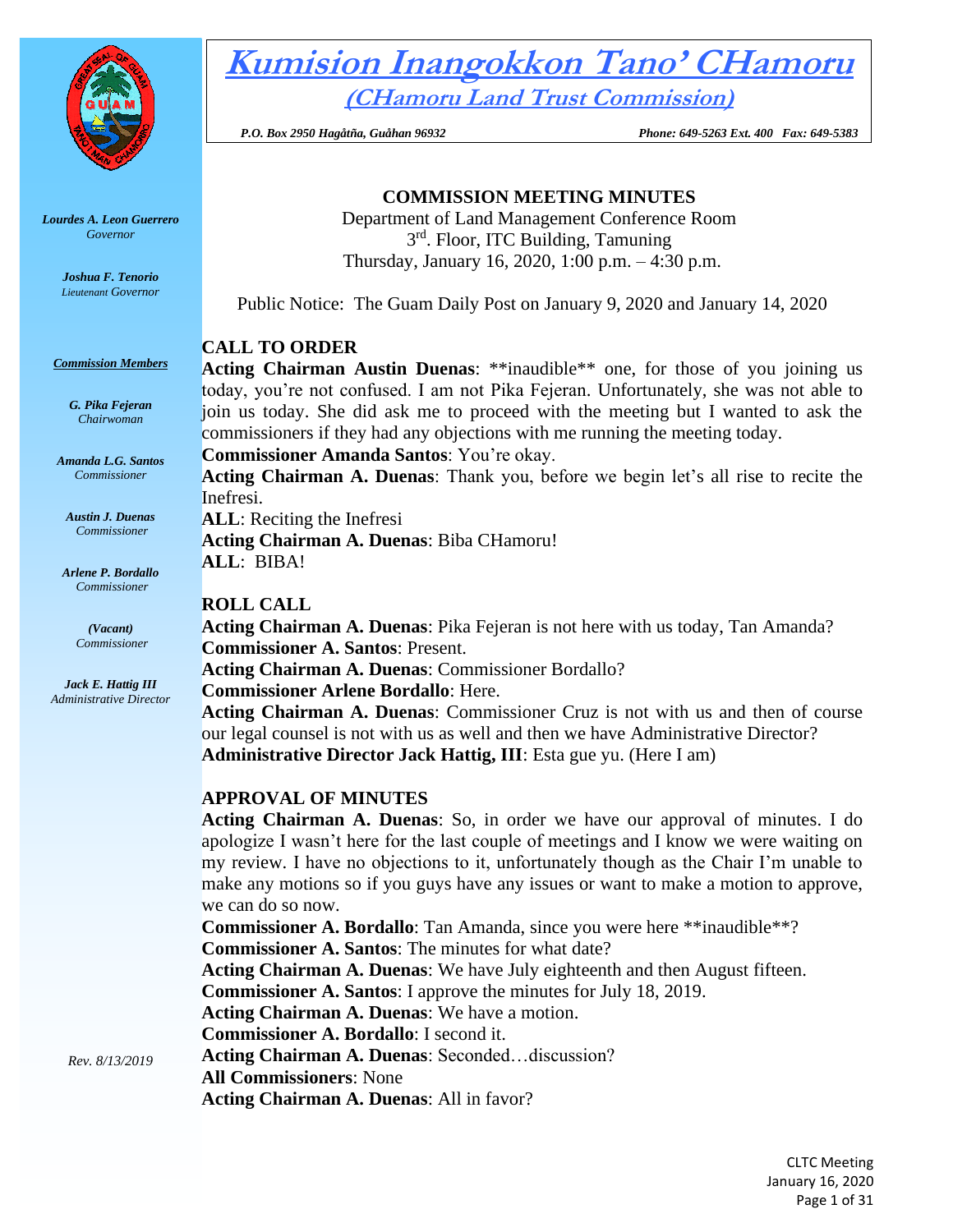### **All Commissioners**: Aye.

**Acting Chairman A. Duenas**: Ayes have it, and August fifteenth?

**Administrative Director J. Hattig, III**: In the August fifteenth minutes we do have a lessee and it's noted there that in actuality when we reviewed the minutes a vote was never called for. For the motion to approve a lease for Mr. Donny J. Tainatongo; it is referenced in here if you'd like to review the minutes of that section of the minutes, you can but it's my recommendation that a motion is made to call for the vote for Donny J. Tainatongo and then once that motion is made and passed, we vote to approve the minutes subject to correction and that would be the only correction is that that vote be called.

**Acting Chairman A. Duenas**: So, then we'd have to do the motion first to approve for Mr. Tainatongo.

**Administrative Director J. Hattig, III**: Yes, for Mr. Tainatongo but as you can see in the minutes the full discussion of the minutes of August, Mr. Tainatongo it was the intent of the Board at that point to make the motion. The motion was made it was just the vote was never called for; so that's all and it's highlighted on page twenty-two of the August minutes. It's all highlighted for you so if you'd like to take a few moments to just review that.

**Acting Chairman A. Duenas**: Sure. Okay, I see so a motion was made but we just never voted on.

**Administrative Director J. Hattig, III**: Right, there was discussion right after the motion and then as you can see there was never any call for the vote.

**Acting Chairman A. Duenas**: Okay, so right now we are just making sure we rectify what we had done in August fifteenth.

**Administrative Director J. Hattig, III**: Yes.

**Acting Chairman A. Duenas**: Okay. Any comments.

**All Commissioners**: None.

**Acting Chairman A. Duenas**: Any motions?

**Administrative Director J. Hattig, III**: Motion to call for the vote on Donny Tainatongo.

**Commissioner A. Santos**: I move that Donny Tainatongo is going to be approved for today's agenda.

**Acting Chairman A. Duenas**: And this is for the Lot 505-15, Malesso?

**Commissioner A. Santos**: Yes, sir.

**Commissioner A. Bordallo**: I second it.

**Acting Chairman A. Duenas**: Any comments?

**All Commissioners**: None.

**Acting Chairman A. Duenas**: All in favor?

**All Commissioners**: Aye.

**Acting Chairman A. Duenas**: Okay, the ayes have it.

**Administrative Director J. Hattig, III**: And next Mr. Chairman would just be the motion to approve the minutes subject to correction today.

**Acting Chairman A. Duenas**: If I can get a motion for that.

**Commissioner A. Santos**: I second that the minutes will be approved for today.

**Multiple Responses**: August.

**Acting Chairman A. Duenas**: For August fifteenth minutes okay. Can I get a second? **Commissioner A. Bordallo**: I second it.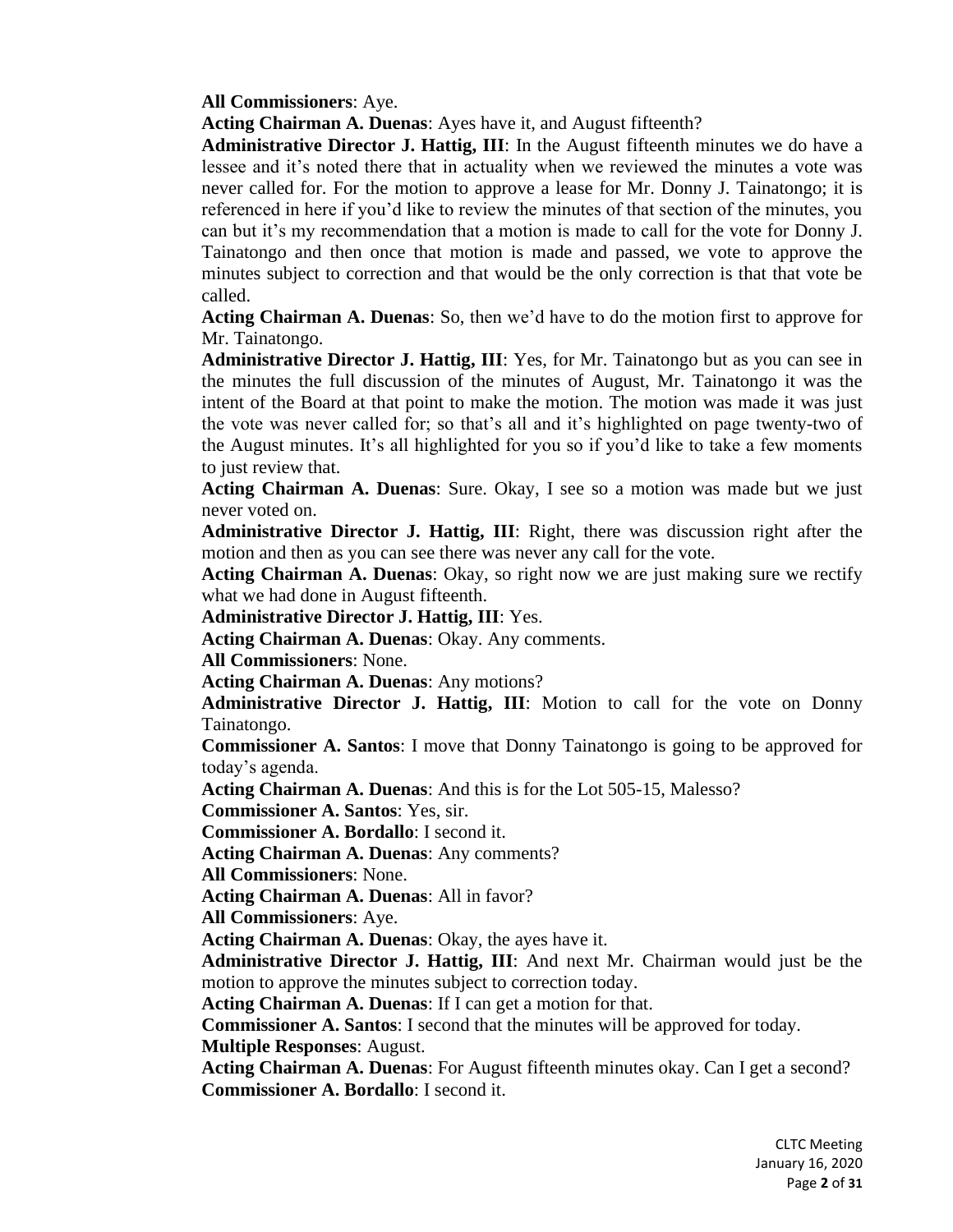**Acting Chairman A. Duenas**: Okay, any discussion?

**All Commissioners**: None.

**Acting Chairman A. Duenas**: All in favor?

**All Commissioners**: Aye.

**Acting Chairman A. Duenas**: Ayes have it. Okay, so we are also going to move onto Old Business but we are currently lacking our Legal Counsel so we're going to…if I could just get a motion to table our Commercial Leasing as well as our Request for DPW and GPA? That's item number two and number three and so we do not have Legal Counsel for that. If I can have a motion for that?

**Commissioner A. Bordallo**: \*\*inaudible\*\* commercial leasing.

**Administrative Director J. Hattig, III**: Old Business Items numbers two and three.

**Commissioner A. Bordallo**: two and three? and the request for \*\*inaudible\*\*. I make a motion to table Old Business number two and three, Commercial Leasing and Requests from various Government of Guam agencies.

**Acting Chairman A. Duenas**: So, we have a motion. Tan Amanda would like to second that motion?

**Commissioner A. Santos**: I second it.

**Acting Chairman A. Duenas**: Any discussion?

**All Commissioners**: None.

**Acting Chairman A. Duenas**: All in favor?

**All Commissioners**: Aye.

**Acting Chairman A. Duenas**: Ayes have it. So, we'll table that for our next meeting.

Okay, so I want to jump into our Switch and Transfer Leases under Old Business; sorry, I know we already discussed Donny J. Tainatongo so the first person we have is Kimberly Bersamin or Derrick Kowalski.

## **OLD BUSINESS**:

- **1. Agriculture and Residential**
	- **a. Switched and Transferred Lease List**

*Derreck Kowalski/Kimberly Kowalski Bersamin-*

**Acting Chairman A. Duenas**: If you could just state your name.

**Mr. Derrick Kowalski**: Derrick Sablan Kowalski.

**Ms. Kimberly Bersamin**: and Kimberly Sablan Kowalski Bersamin.

**Acting Chairman A. Duenas**: Great, thank you so much for joining us today. So, what brings you here today?

**Ms. K. Bersamin**: Basically, I just wanted to thank the Board for doing their due diligence to try and rectify the problem that has occurred with the past situation with Barrigada Heights. We basically want to come before you to try to rectify it. We did our part listening to the staff with their guidance, we even surveyed, paid thousands of dollars to survey the property only to find out we fell into this situation with the AG's and although I would have liked to pursue and let the court decide but you know that's throwing good money \*\*inaudible\*\* so I thought thank you for trying to hear us out today and so it's always been my intention to sacrifice my spot so my brother could \*\*inaudible\*\* and I respectfully request the Commission to \*\*inaudible\*\* to rectify and make it \*\*inaudible\*\* thank you for taking care of families I know each family has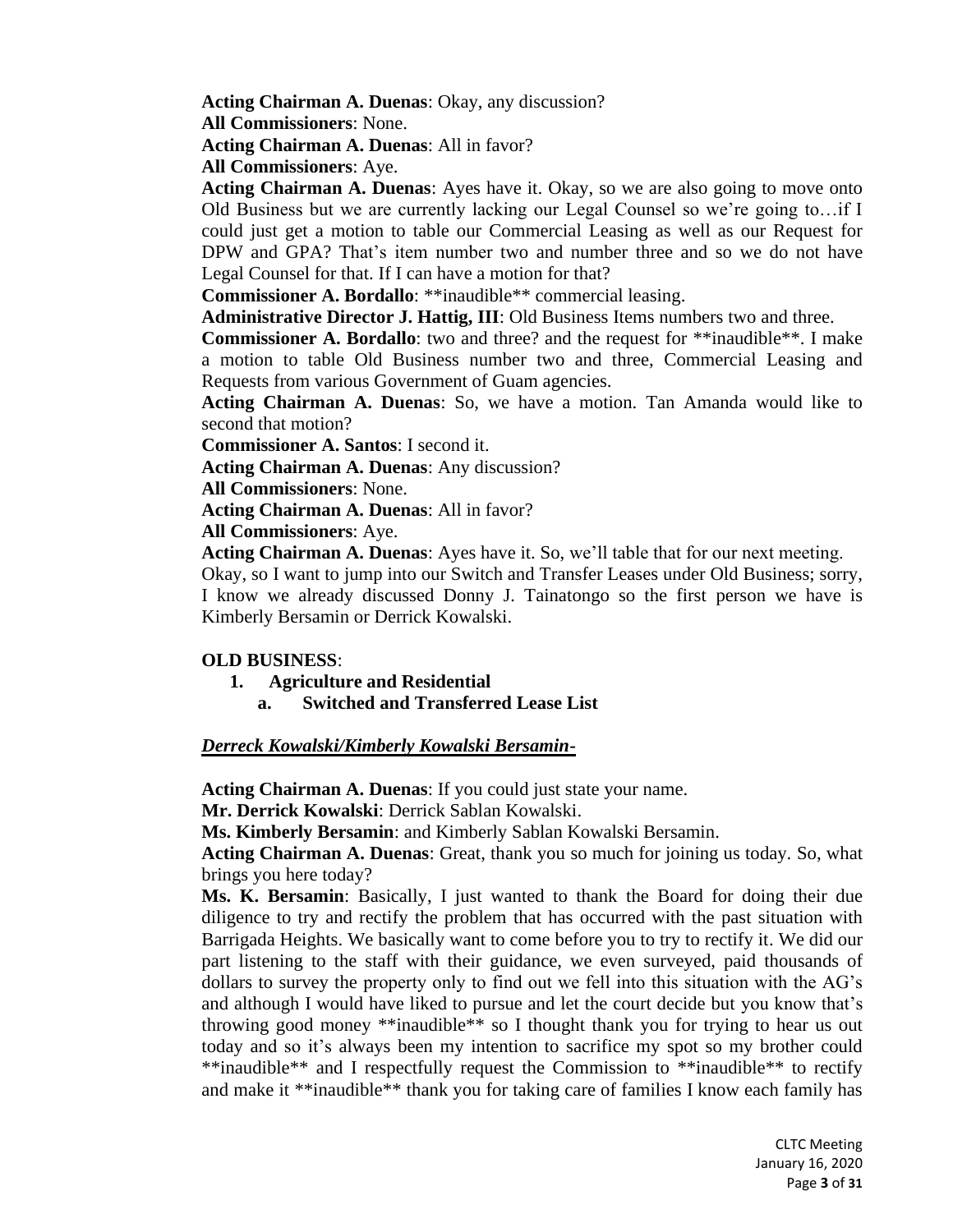a different circumstance. My brother is a disabled vet being under the care of the Veterans Affairs as well as being on the verge of being homeless \*\*inaudible\*\*.

**Acting Chairman A. Duenas**: Well thank you for joining us today. I know Barrigada… well actually since I started here, we had some sort of plight issue affecting CHamoru Land Trust but we do thank you for joining us today. Did you have some comments to make?

**Land Agent II Jhoana Casem**: So, based on the recommendation on number four, based on Public Law 23-38 Section 5.8 the action of doing a switch of date and time is not applicable therefore it is our recommendation to revert both Kimberly Kowalski Bersamin and Derrick Sablan Kowalski back to their original place in line.

**Acting Chairman A. Duenas**: Mr. Kowalski, are you also an applicant?

**Mr. D. Kowalski**: Yes.

**Acting Chairman A. Duenas**: And when did you apply?

**Land Agent II J. Casem**: June 10, 2014.

**Administrative Director J. Hattig, III**: Is that the date on the application?

**Land Agent II J. Casem**: That's the date of Mr. Kowalski's application. Ms. Kimberly's date is December 2, 1995.

**Acting Chairman A. Duenas**: Yeah, this is really just hot topic for us and you know we want to make sure did what was right and I know it's been, I started in 2018 so it's almost two years this issues have been sitting; so at this time it looks like the most we can do as a Board is if the commissioners decide to make a motion is we would have to revert it of course back to you and in that form you can work with the members of the CLTC to add him as a beneficiary and then see what steps we can take next, if possible.

**Administrative Director J. Hattig, III**: Mr. Chairman thank you. We've had an opportunity to review the case of course at length and it would be a further recommendation that upon issuance of the lease to Ms. Bersamin that if an emergency exists according to the Rules and Regulation then the Commission can entertain a transfer of said lease and that is the hope also today that they're going to present their case for an emergency as Ms. Bersamin has indicated in her opening remarks that Mr. Kowalski is a veteran and he also has submitted some documentation to the agency that confirms that he's receiving treatment because of his veteran status under his veteran status and also she indicated today that he's on the verge of being homeless because the area that her currently resides he is in danger of being removed; is that correct?

**Ms. K. Bersamin**: Yes.

**Administrative Director J. Hattig, III**: Okay and so I'd like for them to make that declaration though but if I could, since they're already here I give them that opportunity to further explain, is that okay?

**Acting Chairman A. Duenas**: Sorry, before we go on; did Legal Counsel mention anything that if we did revert this that she would be a priority one or a priority two?

**Land Agent II J. Casem**: In the case of Ms. Bersamin she would be a priority two because she is a private home owner; therefore, if we are to issue a lease to Ms. Bersamin we would request for a change of application type from residential to agriculture and then we could do the issuance of the lease because the survey has been completed on the property.

**Acting Chairman A. Duenas**: Okay.

**Ms. K. Bersamin**: Basically, the situation is true, he has been staying at a relative, a close family member but that's always been the understanding that it's only going to be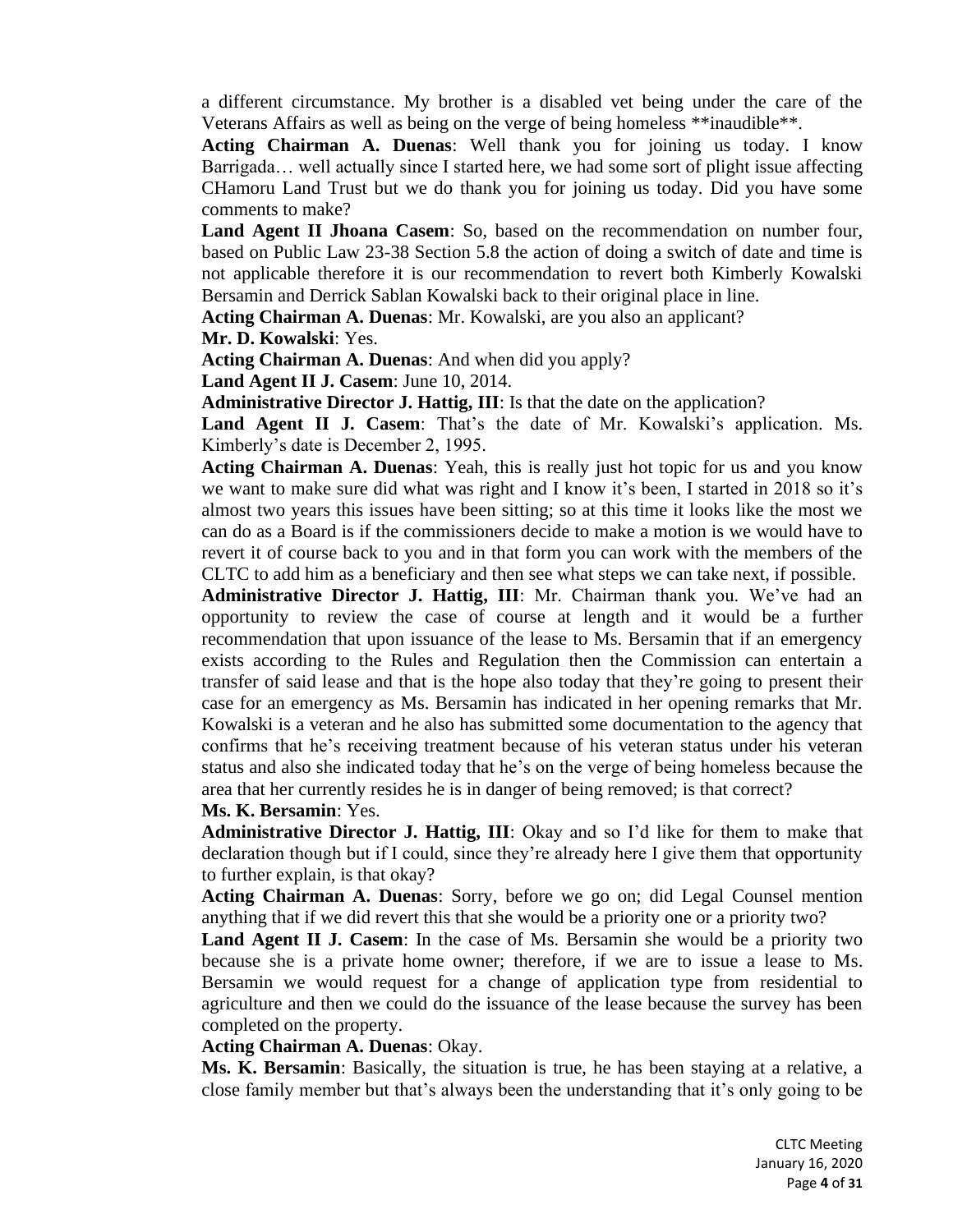temporary but by the grace of God, the circumstance of them kicking him out is still present today and so as soon as we completed the survey. We were all ready to make efforts to get the power, get the water, get him off and again by the grace of god, he's right on the verge and it's only a matter of time and so I'm hoping we can rectify it based on the Director's recommendation.

**Acting Chairman A. Duenas**: Okay. Any questions from the commissioners?

**Administrative Director J. Hattig, III**: If I may Mr. Chairman, do you currently have an opportunity to provide a home on the property if you were to be issued a lease?

**Ms. K. Bersamin**: You're looking at me helping him again? No, with respect to his needs and so I think the property is perfect with his situation he uses it until he dies and then it goes back to \*\*inaudible\*\*.

**Administrative Director J. Hattig, III**: I wanted to ask simply because the suggestion was brought up about the change in application type. Are you both aware in the requirements of an agricultural lease in what has to be done? I mean, I just want to make you aware that should you request for an agricultural lease, you would have to comply with the agricultural requirements.

**Ms. K. Bersamin**: It's basically just the planting right and stuff?

**Administrative Director J. Hattig, III**: Yeah…

**Ms. K. Bersamin**: Yeah, we'll be in compliance if this thing goes through.

**Commissioner A. Santos**: And requirements?

**Administrative Director J. Hattig, III**: Well they're going to make efforts obviously to be in compliance, she's saying. So, I just want you to be aware, both of you especially that that's a very important requirement if the commission decides to entertain any requests.

**Commissioner A. Santos**: You need a farm plan too.

**Administrative Director J. Hattig, III**: Right, one of the requirements is a farm plan and we will work with you; obviously the staff will work with you to ascertain the farm plan so that you can submit it but I just want to make sure that you guys understand that there are a little bit different requirements with an agricultural lease and so please be aware before you enter into any kind of commitment before that happens.

**Ms. K. Bersamin**: Thank you.

**Commissioner A. Santos**: So, when do you think we can give them their land? Now? **Administrative Director J. Hattig, III**: From what I understand the property has already been surveyed. So, should be… is there any question about that about the lot?

**Land Agent II J. Casem**: No, however you would have to terminate the current lease; terminate of lease for Mr. Derrick and then a request of change of application type from residential to agriculture for Ms. Kimberly and then the request for a conditional lease pending the farm plan for the current lot right now, 5382N-8.

**Administrative Director J. Hattig, III**: And then the declaration of an emergency, I don't know how you want to define that Mr. Chairman if you're satisfied with the explanation of the declaration of the emergency because then we would require a motion to transfer the lease or once it's issued to Ms. Kimberly to immediately transfer the lease because the declaration has been established as per the commission though, right and to immediately transfer the lease to Mr. Kowalski so that we can take care of all of this underneath the same breath pretty much.

**Commissioner A. Santos**: Are they going to reside on the place?

**Administrative Director J. Hattig, III**: Sir, feel free, you can answer.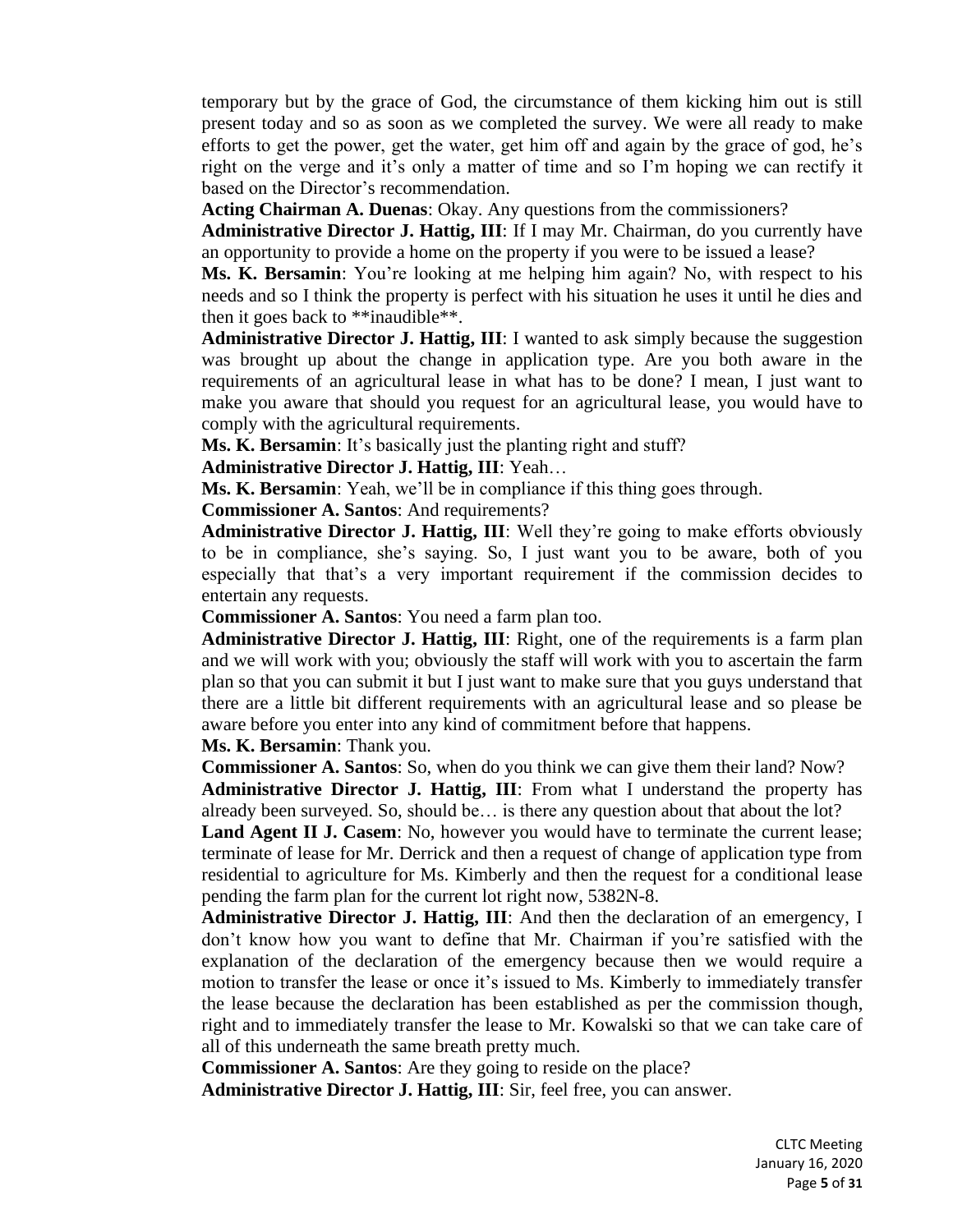**Mr. D. Kowalski:** Yes, I'm going to reside on the place.

**Commissioner Bordallo**: Okay, I want to make a motion to terminate the residential lease for 5382N-8, Barrigada for Derrick Sablan Kowalski.

**Acting Chairman A. Duenas**: We have a motion to terminate the lease.

**Commissioner Santos**: I second it.

**Acting Chairman A. Duenas**: Seconded by Tan Amanda. Discussion?

**Commissioners**: None.

**Acting Chairman A. Duenas**: None, okay, all in favor?

**Commissioners**: Aye.

**Acting Chairman A. Duenas**: Okay, ayes have it. Do we have any follow up motion?

**Commissioner Bordallo**: A motion to give Kimberly Kowalski Bersamin an agricultural lease.

**Acting Chairman A. Duenas**: Don't we need to change the application from residential first to agricultural?

**Administrative Director J. Hattig, III**: That's correct, we need a motion to do that first.

**Commissioner Bordallo**: It's already terminated?

**Administrative Director J. Hattig, III**: Mr. Kowalski's lease is terminated but Mrs. Bersamin's application is still a residential so we need a motion to change it first.

**Commissioner Bordallo**: Okay. Motion to terminate.

**Administrative Director J. Hattig, III**: Motion to change Kimberly Bersamin's application from residential to agriculture.

**Commissioner Bordallo**: Motion to change Kimberly Kowalski Bersamin's from a residential to agriculture lease.

**Acting Chairman A. Duenas**: It's for the application.

**Commissioner Bordallo**: For the application.

**Acting Chairman A. Duenas**: So, we have a motion to change.

**Commissioner Santos**: I second that.

**Acting Chairman A. Duenas**: Okay seconded. Any discussion?

**Commissioners**: None.

**Acting Chairman A. Duenas**: Okay, all in favor?

**Commissioners**: Aye.

**Acting Chairman A. Duenas**: The ayes have it. Any follow up motion?

**Administrative Director J. Hattig, III**: That requires a motion too, so your motion that you mentioned earlier, you can say that now.

**Commissioner Bordallo**: Okay, I make a motion to issue an agriculture lease to Kimberly Kowalski Bersamin.

**Acting Chairman A. Duenas**: Okay, we have a motion.

**Commissioner Santos**: I second it.

**Acting Chairman A. Duenas**: Seconded by Tan Amanda, any discussion?

**Administrative Director J. Hattig, III**: That would be for Lot 5382N-8 in Barrigada.

**Acting Chairman A. Duenas**: Okay, great so any discussion?

**Commissioners**: Nothing.

**Acting Chairman A. Duenas**: All in favor?

**Commissioners**: Aye.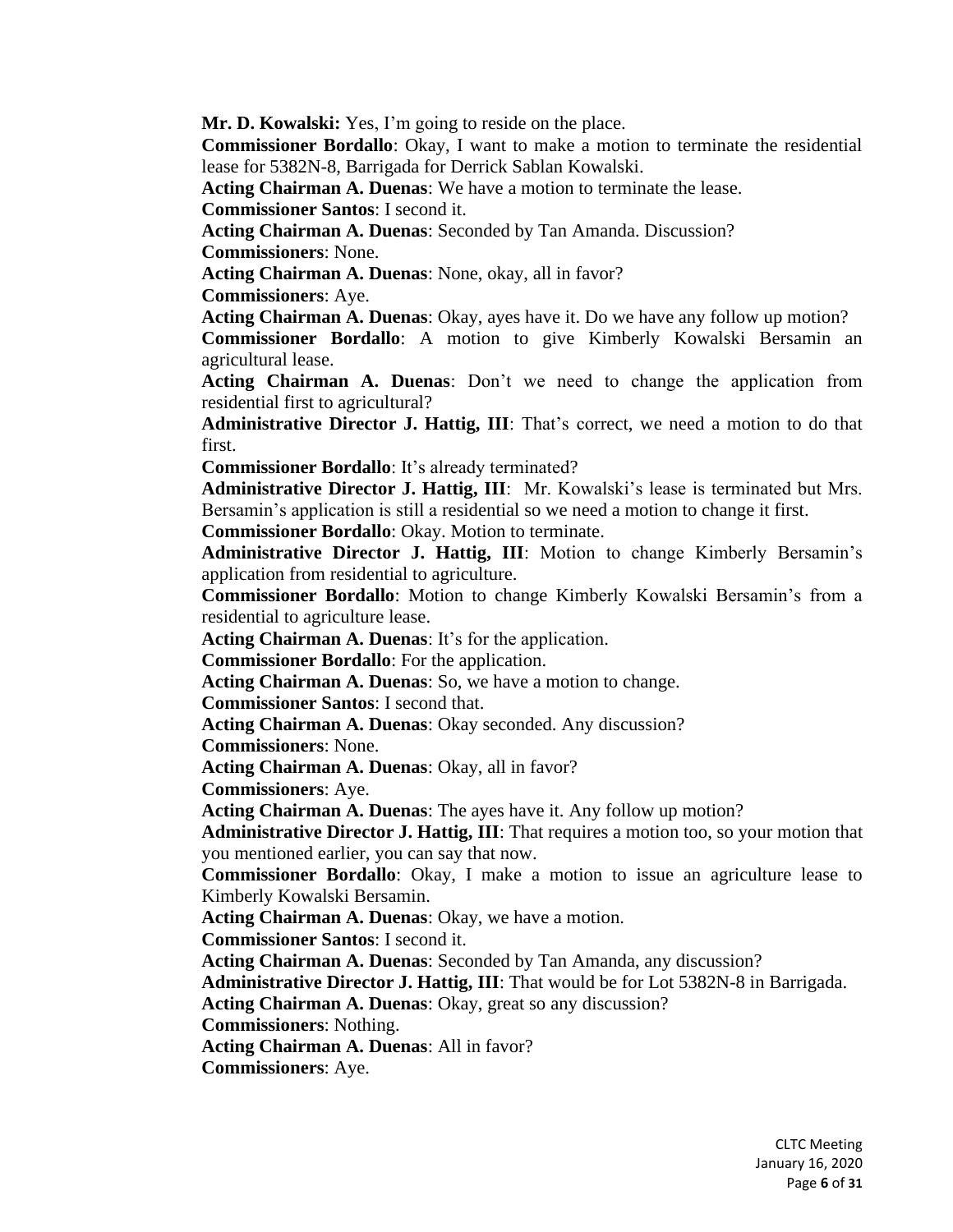**Acting Chairman A. Duenas**: Okay, the ayes have it. So now the question is, whether or not we feel that an emergency is…

**Administrative Director J. Hattig, III**: Correct.

**Acting Chairman A. Duenas**: So that we would be able to transfer, the thing is, normally we'd be able to transfer if she had held the lease for seven years, correct? **Administrative Director J. Hattig**: That's correct.

**Acting Chairman A. Duenas**: In this case, she just got the lease so she doesn't meet that criteria, so now, the question is; Mr. Kowalski is a risk of being homeless, does that fulfill the requirement of the emergency or for us to make the decision to transfer?

I'm sorry, did Legal Counsel echo the same sentiments that this sound, that this is…?

**Administrative Director J. Hattig, III**: It's the Commissions'… I didn't see the Legal Counsel's remarks on this because I know that he emailed the Commission the remarks but he agreed with our recommendation with regards to everybody on the agenda for today. So, I took that to be the concurrence by the Legal Counsel that as long as the Board recognizes or certifies that an emergency exists under the law it has the purview and the authority to make such decisions.

**Acting Chairman A. Duenas**: Does the Commission feel that this reason fulfills the requirement as an emergency?

**Commissioner Bordallo:** \*\*Inaudible\*\* table that until we get the Legal Counsel's \*\*inaudible\*\*.

**Acting Chairman A. Duenas**: Okay and then we'll need a motion, Director for tabling this?

**Administrative Director J. Hattig, III**: No, the Commission in my opinion doesn't need a motion to table it can simply instruct that the request be made at the next available opportunity so that we have the Legal Counsel present to provide a resolute opinion.

Okay, so basically what that translates into is you have the lease, the agricultural lease and at this time, the Commission is going to undertake your request at the next available meeting when the Legal Counsel is present so the staff is going to contact you to make sure that you're available for that meeting. Do you understand?

#### **Mrs. K. Bersamin**: Yes.

**Commissioner A. Santos**: With a farm plan.

**Land Agent II J. Casem**: I think that A.) should be based on a motion because you would be reverting them back in line so that's my recommendation on 4A.

**Administrative Director J. Hattig, III**: And again I think this is something for the Legal Counsel to also opine onto because if the Attorney General held that the lease is void and the switch never occurred then he should have something to say about whether a motion is needed under that recommendation and I only say this because in the past sometimes reversionary motions aren't made sometimes it's held as and illegal action or an action that wasn't allowed under the law and then simply your motion to terminate the lease solves that particular issue because the lease was terminated so there really isn't any more switch so that's why I think it would be a good thing to entertain that recommendation although a sound one from Ms. Bragg. I think it's a sound recommendation but the Legal Counsel at that time should be able to weigh in on whether a reversion is needed.

**Acting Chairman A. Duenas**: So, I'll just ask Mr. Kowalski if you could kindly join us at the next meeting when we have our Legal Counsel present so that we can discuss this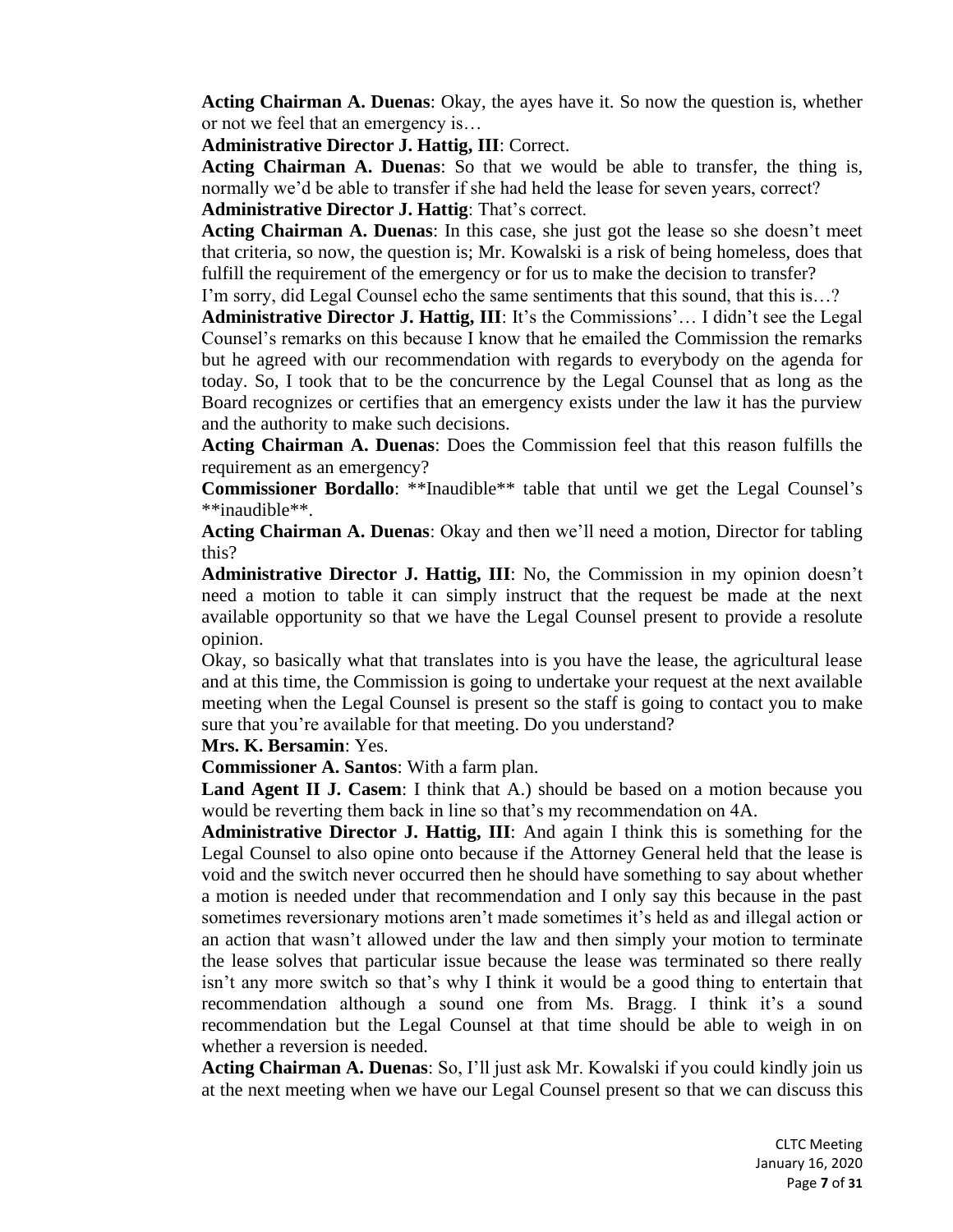a little bit further but for now the agricultural lease has been issued, work with the staff to make sure the you do start submitting the required documents including the farm plan which is essential in having this type of lease but for now at lease we do have a lease in place. Do you have any other concerns or questions?

**Mrs. K. Bersamin**: No, just waiting for that consideration on trying to rectify \*\*inaudible\*\* I mean it is what it is \*\*inaudible\*\* so we'll just wait for Legal Counsel.

#### *Ronald Sarmiento Remotigue/Ronald James Remotigue-*

**Acting Chairman A. Duenas**: Right. Thank you for joining us. And then we have Ronald Remotigue, got to forgive me if I mispronounce that.

**Administrative Director J. Hattig, III**: Remotigue.

**Acting Chairman A. Duenas**: Hafa Adai, if I could just have you state your name for the record.

**Mr. Ronald J. Remotigue**: Good afternoon Sir, Ma'am, my name is Ronald Remotigue I'm just here to rectify some issues on \*\*inaudible\*\* in the past. My mom is also back here \*\*inaudible\*\* actually years back in \*\*inaudible\*\* so she's here with me \*\*inaudible\*\* but since his passing at the beginning of the application, my mom first applied for the land and my father passed so it went to my mother so my mom now has some conditions with her health, serious conditions since the past to the present and so now the land is deeded to me, the land right now has been surveyed, it's been… we've been following all the steps and guidance that the department has been letting us know what to do to get the proper documents, to get it surveyed, get everything done that needs to be done so we got all the documents and Jhoana has been working very closely with me and I thank her very much for hanging on.

**Acting Chairman A. Duenas**: Do we have the file for this? So, the application for your mom, that is still in existence or has that been terminated? Do we know?

**Land Agent II J. Casem**: So we're actually coming in as a request for beneficiary designation so Ms. Remotigue was actually the named benefactor to Mr. Ronald Sarmiento Remotigue and she requested from the Trust to name Mr. Ronald James to be the takeover so there was no lease issued to her so here we're just requesting the commission to name Mr. Ronald James Remotigue as the benefactor to the original applicant based on the submission of documents in file so based on the Director's recommendations. We have the motion to name Mr. Remotigue as the benefactor to Mr. Ronald Sarmiento Remotigue and then it would do a termination of his current lease then grant a residential lease for him on Tract 11405, Block 12, Lot 2 in the Municipality of Dededo because there was no Board approval of the beneficiary transfer that is why we have Mr. Ronald James here today.

**Acting Chairman A. Duenas**: Okay. Is there a lease issued?

**Land Agent II J. Casem**: A lease was already issued to him but because the steps prior which is the naming of the beneficiary it was just something that was done administratively where a request to transfer, that was just approved the Director no Board approval.

**Acting Chairman A. Duenas**: Okay, got it. So, at this point we're just looking to… **Land Agent II J. Casem**: To do the…

**Acting Chairman A. Duenas**: Approve the beneficiary?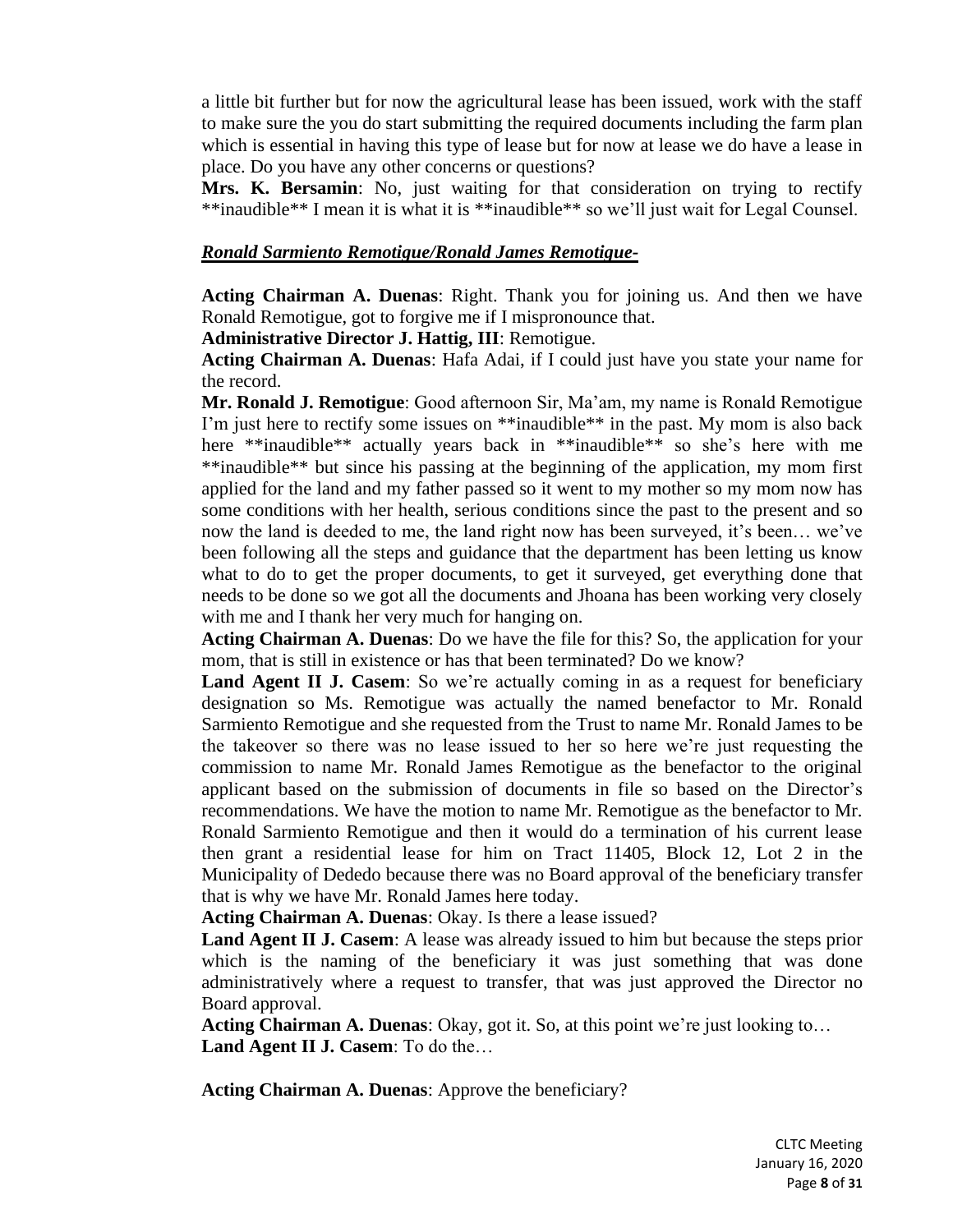**Land Agent II J. Casem**: Yes, and then the issuances, the termination and then a reissuance.

**Acting Chairman A. Duenas**: The termination of the lease would…?

**Land Agent II J. Casem**: Well it fulfills…well actually we wouldn't need to terminate, I'm sorry if you would just grant the motions for him as a designated beneficiary then I believe we can go ahead and do so with that and he would continue on the current lease right now.

**Administrative Director J. Hattig, III**: I think Mr. Chairman and members of the Commission it was important for us to make sure that the Board approved the transfer, the proper transfer of the lease because it was not properly transferred so your action today by naming Mr. Ronald James as the benefactor to Mr. Ronald Sarmiento Remotigue would correct that deficiency that occurred and then it would allow Mr. Ronald James to continue…right, Jhoana? To continue on its current lease?

**Land Agent II J. Casem**: Yes.

**Acting Chairman A. Duenas**: Does the Commission have any questions? **Commissioner A. Santos**: No.

**Commissioner A. Bordallo**: I have a question. You have two lots \*\*inaudible\*\* which one?

**Acting Chairman A. Duenas**: So, you're referring to the pre-occupier, correct? **Commissioner A. Bordallo**: \*\*Inaudible\*\*

**Land Agent II J. Casem**: Upon completion of survey, the whole parcel was renamed. So once upon a time it was Lot 10120 and then when the parcel was surveyed each of the lots were named and that comes from Land Management.

**Acting Chairman A. Duenas**: Any other questions?

**Commissioner A. Bordallo**: Motion to name Ronald James Remotigue as the benefactor to Ronald Sarmiento Remotigue.

**Acting Chairman A. Duenas**: Okay, so we have a motion.

**Commissioner A. Santos**: I second it.

**Acting Chairman A. Duenas**: Seconded by Tan Amanda. Any discussion?

**Commissioners**: Nothing.

**Acting Chairman A. Duenas**: All in favor?

**Commissioners**: Aye.

**Acting Chairman A. Duenas**: Ayes have it. So, we just need to make sure that we start getting his documents ready, make sure that everything is in line so that we don't have to have Mr. Remotigue reaching to us with additional issues so let's just make sure that we cover it all in this one so he could be the rightful \*\*inaudible\*\*. So now we have Christopher James Fejeran.

## *Christopher James Fejeran-*

**Administrative Director J. Hattig**: We'll go ahead and have Jhoana present \*\*inaudible\*\*.

**Acting Chairman A. Duenas**: If we could just have Mr. Fejeran state his name for the record.

**Christopher J. Fejeran**: Hafa Adai and good afternoon, Christopher J. Fejeran.

**Acting Chairman A. Duenas**: Good afternoon.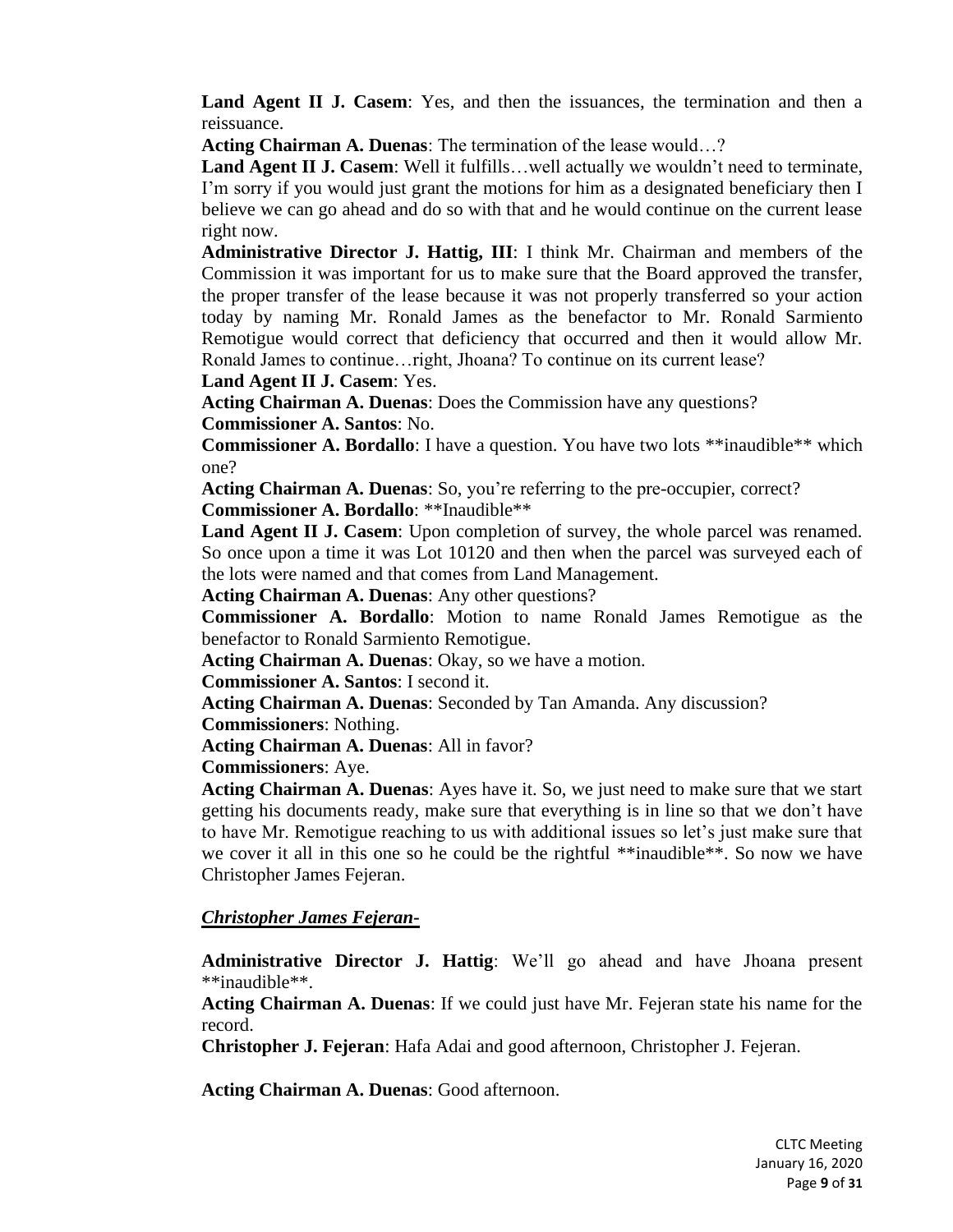**Land Agent II J. Casem**: Okay, before you we have Mr. Christopher James Fejeran. Based in our findings, October 17, 2016 a letter of relinquishment of application rights from the original benefactor, Ms. Josephine Rosario to Christopher James Fejeran, this was based on Section 5.8 naming of a common law wife is ineligible, therefore in January 4, 2017 the takeover of application rights to Mr. Christopher James Fejeran was approved by Deputy Director David Camacho so in this case as well we're requesting the board to name Mr. Christopher James Fejeran as the beneficiary of Robert J. Fejeran.

**Acting Chairman A. Duenas**: So, I have here on the Director's recommendation to terminate residential lease, instrument number 913202, is that different from…sorry, can I get more information?

**Administrative Director J. Hattig, III**: Well I think what's happening, sir is that we're seeing that by naming the correct beneficiary in actuality the lease is still valid it's just the prior practice of getting to lease wasn't done correctly. The lease needs to be held as valid but the prior practice is what caused it to be invalid so if we correct and fix the prior practice then we're correcting and fixing the lease without terminating the lease.

**Acting Chairman A. Duenas**: So, we're looking at terminating, we would terminate residential lease instrument number 913202 and then naming Mr. Fejeran as the beneficiary?

**Administrative Director J. Hattig, III**: Well in a similar case where just had Mr. Remotigue, you corrected it already by just naming him officially as the beneficiary because that practice was done administratively and was not allowed so now, we're correcting prior practice and so in order to validate the lease. Because once he's named the benefactor he's legally entitled to the lease in the proper way, he's named as the benefactor in the proper way according to the law.

**Acting Chairman A. Duenas**: And Legal Counsel said that this was sufficient enough? **Administrative Director J. Hattig, III**: Again, I point to the Legal Counsel's comments that all of the issues that were reviewed under the switch and transfer provided for today's agenda were concurred by the Legal Counsel.

**Acting Chairman A. Duenas**: Okay, do you have any questions from the commissioners or discussions? How long have you and your family been staying on this property?

**Mr. C. Fejeran**: We had it since \*\*inaudible\*\* I think we didn't proceed further because of this issue of the beneficiary.

**Acting Chairman A. Duenas**: Understood.

**Commissioner A. Bordallo**: It's just to change the beneficiary from \*\*inaudible\*\*.

**Administrative Director J. Hattig, III**: Well he was already issued the lease.

**Commissioner A. Bordallo**: Oh, he was?

**Administrative Director J. Hattig, III**: Yeah but the problem was he was named the beneficiary without Board approval and according to the law he needed to have Board approval because the previous beneficiary was ineligible. You're not allowed to name your common law. It has to be spouse, child, widows or widowers of the brothers and sisters or nieces and nephews according to the section here, 5.8a so that process wasn't done correctly so by correcting now that should make it whole, we have no need to terminate the lease because the designation of the benefactor is by law now.

**Commissioner A. Bordallo**: So, this property was not surveyed?

**Land Agent II J. Casem**: Pending survey.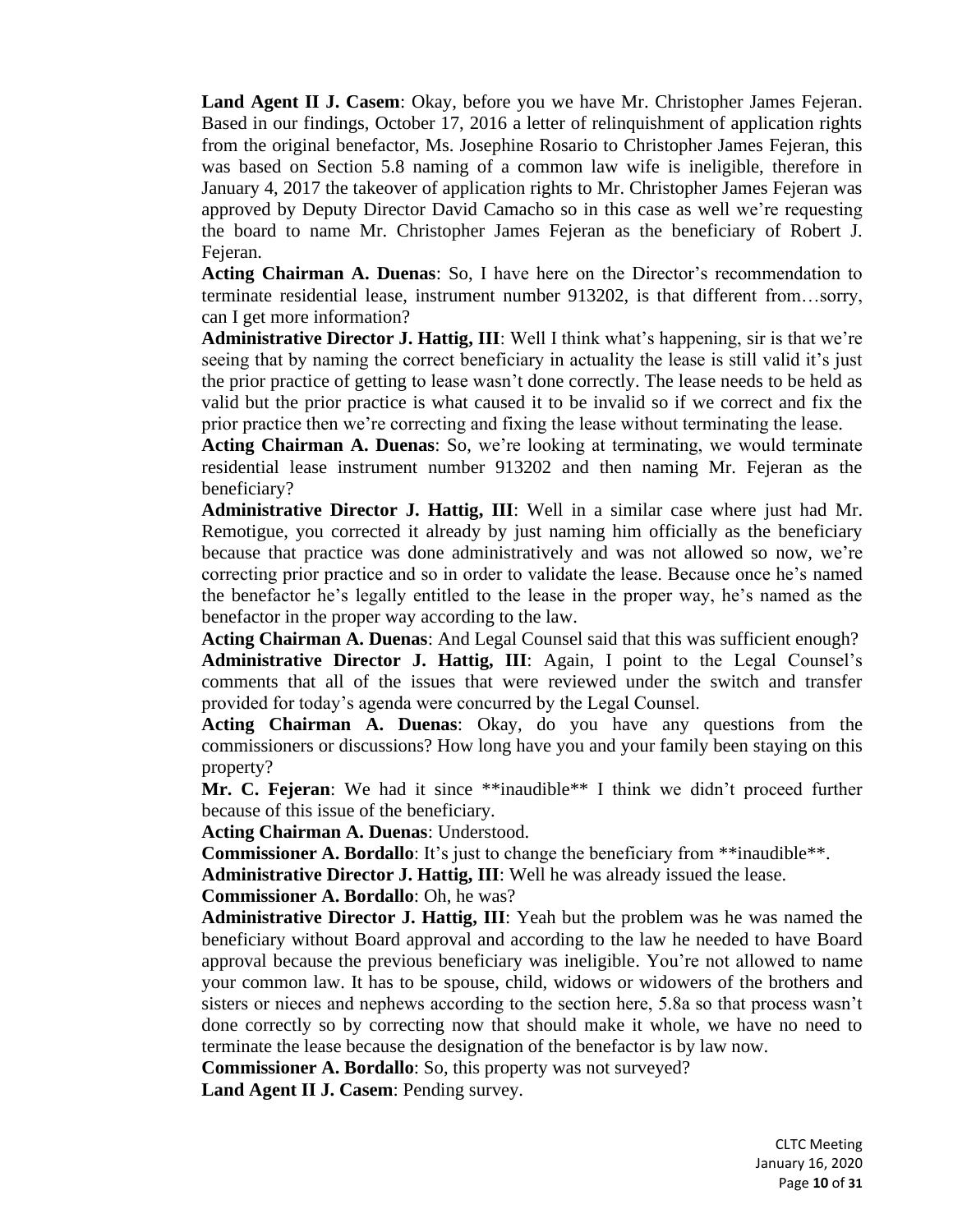**Commissioner A. Bordallo**: Is it in the process?

**LA II J. Casem:** Well because at that time things were on hold therefore at that time when Mr. Fejeran did sign \*\*inaudible\*\* a lease the Director back then had all of the leases recorded, so there is a recorded lease in file pending the completion of survey on his end.

**Commissioner A. Bordallo**: So, Mr. Fejeran will you (inaudible) get it surveyed? **Mr. C. Fejeran**: Yes, Ma'am as soon as I'm able too.

**Acting Chairman A. Duenas**: Any other questions?

**Commissioner A. Bordallo**: I make a motion that Christopher James Fejeran is recognized as the beneficiary of Robert J. Fejeran and the lease still exists.

**Acting Chairman A. Duenas**: I have a motion.

**Commissioner A. Santos**: I second it.

**Acting Chairman A. Duenas**: Seconded by Tan Amanda. Any discussion? **Commissioners**: None.

**Acting Chairman A. Duenas**: All in favor?

**Commissioners**: Aye.

**Acting Chairman A. Duenas**: Ayes have it. Okay, so same thing with him, make sure the documents are all in order so you know he doesn't come back to us with any issues, make sure that \*\*inaudible\*\*.

Administrative Director J. Hattig, III: When you're ready to survey, you can come in and we'll issue you a survey authorization so that you can go and get it surveyed when you're ready. Okay?

**Mr. C. Fejeran:** Once again, thank you very much for your time.

**Acting Chairman A. Duenas**: So next we have…

**Administrative Director J. Hattig, III:** Actually, we don't even have \*\*inaudible\*\* right in the…

**Acting Chairman A. Duenas**: Is Eugene Acfalle a part of New Business or…

**Administrative Director J. Hattig, III**: That' a part of… let me see… is Eugene Acfalle now or is that later? Is that Switch and Transfer? The only other one is…because I think Christopher is the last one that we have on the…. Yeah, that's it for the Switch and Transfer Mr. Chairman, we're done.

**Acting Chairman A. Duenas**: As we went ahead, we did table Commercial Leasing and Request… I'm sorry we have the Proposed Standard Operating Procedure, we can just discuss that, this has already been approved.

**Administrative Director J. Hattig, III**: Well no, this is the highlighted in yellow, that this is the proposed because where we left off on the last meeting, we left off after Part II which was qualification, we made changes and they're all highlighted for you in yellow so all the changes that the commission had recommended at the last meeting were incorporated into the standard operating procedure that you see today, the draft. So, you can see what recommendations are made and then I also make notes as you want to review from the beginning, I made notes on some of the discussion items that were made during that time.

**Acting Chairman A. Duenas**: Okay, the notes are like the rationale?

**Administrative Director J. Hattig, III**: Right. Right. I think if you look at the notary requirements Part B, I believe it's on the third page, I made notes there and it's underneath, it's bold and underlined and anything in yellow is in addition and anything with a strikethrough is a deletion based on the conversation.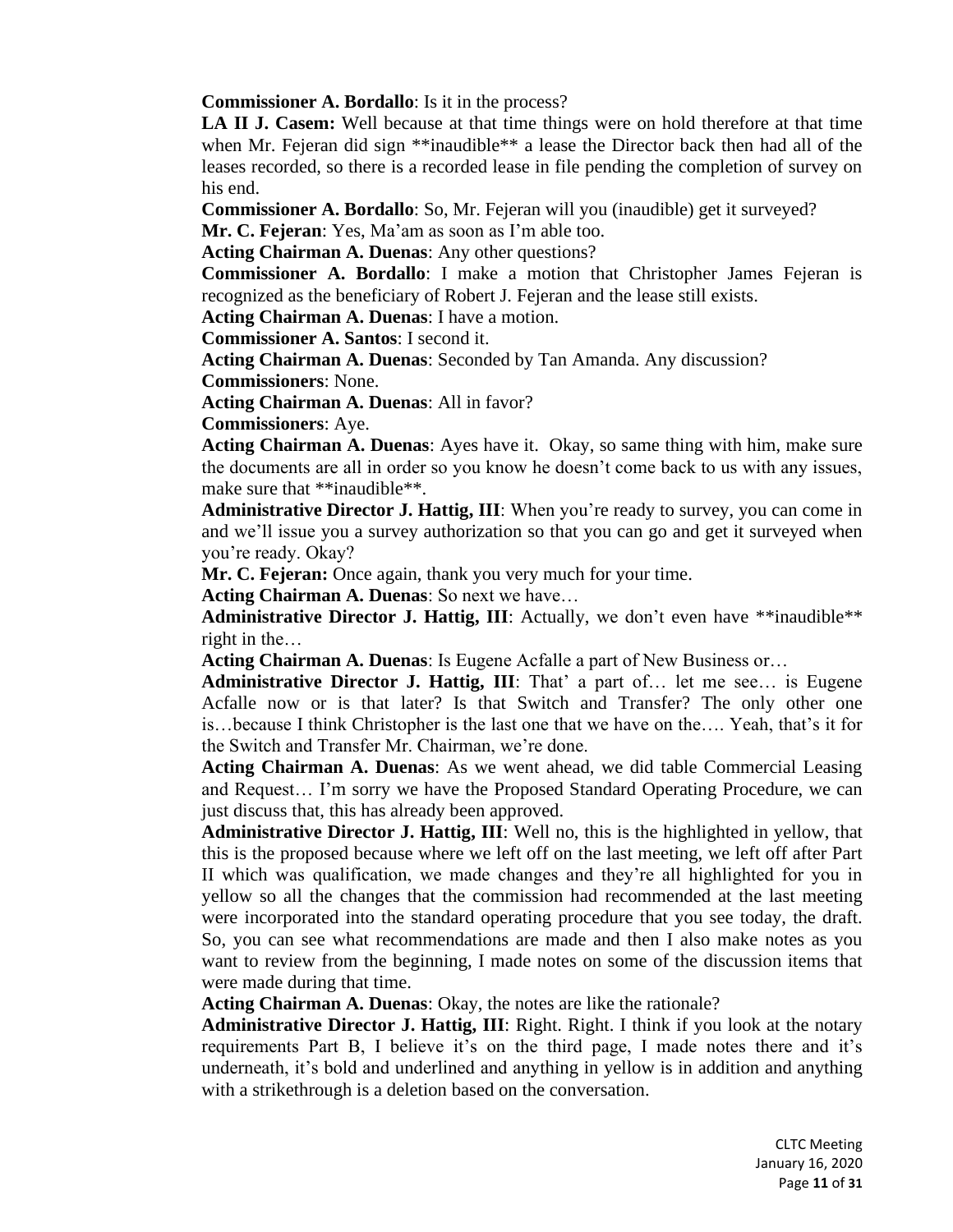**Acting Chairman A. Duenas**: So, this has not been approved?

**Administrative Director J. Hattig, III**: No. No, we stopped at Part II which was qualifications. Actually, we went into Part III because I made notes for Part III and that was the last thing we discussed, we moved onto the agenda.

**Acting Chairman A. Duenas**: Okay. So, I hate making people wait, I know that this is Old Business and this needs to be discussed but would the Commission be okay if we table this for later, whether it be in the next meeting or later on today? I would like to get to everyone that has joined us today who are here at the moment. So, if there's any issues… are we okay with that?

**Commissioners**: Yeah.

**Acting Chairman A. Duenas**: Okay, so we'll go ahead and table this for now and let's go ahead and jump into New Business. So, we have Agriculture and Residential Leasing and about six constituent matters, first one I have is Eugene SN Acfalle.

### **NEW BUSINESS**:

- **1. Agriculture and Residential Leasing**
	- **a. Constituent Matters**

**Acting Chairman A. Duenas**: Do we have Eugene here today?

**Land Agent II J. Casem**: We have Javier.

**Acting Chairman A. Duenas**: Let's go ahead and take care of the ones that are here. So, the next one I have is Gloria Flores. Is she here today? No? Johnny Mafnas Hattori,

he's not here?

**Land Agent II J. Casem**: \*\*Inaudible\*\*

## *Raymond C. Garrido-*

**Acting Chairman A. Duenas**: Okay, understood. Raymond Garrido?

**Land Agent II J. Casem**: Yes.

**Acting Chairman A. Duenas**: Hafa Adai, thank you for joining us, if you could please state your name for the record.

**Raymond Garrido**: My name is Raymond Garrido.

**Acting Chairman A. Duenas**: Hello and what brings you here today?

**Mr. R. Garrido**: I'm trying to get my loan through Guam Housing on the CLTC land.

**Administrative Director J. Hattig, III**: We have Ms. Jessica who is going to present for Mr. Garrido.

**Land Agent I Jessica Dayday**: He is requesting for a loan guaranty from Guam Housing but I wanted to ask if we can do the request for a building permit authorization first. We receive the building plans later on so that's why it was not put on the staff report but I wanted to do the building permit, first and then do the loan guaranty.

**Acting Chairman A. Duenas**: Okay. This is in Mangilao?

## **Land Agent I J. Dayday**: Yes.

**Acting Chairman A. Duenas**: So, we're doing two things. We're looking to accomplish two things today, which is the building permit and then the loan guaranty?

**Land Agent I J. Dayday**: Correct. I just didn't want to do the building permit in another meeting because I didn't want them to wait and they already extended. They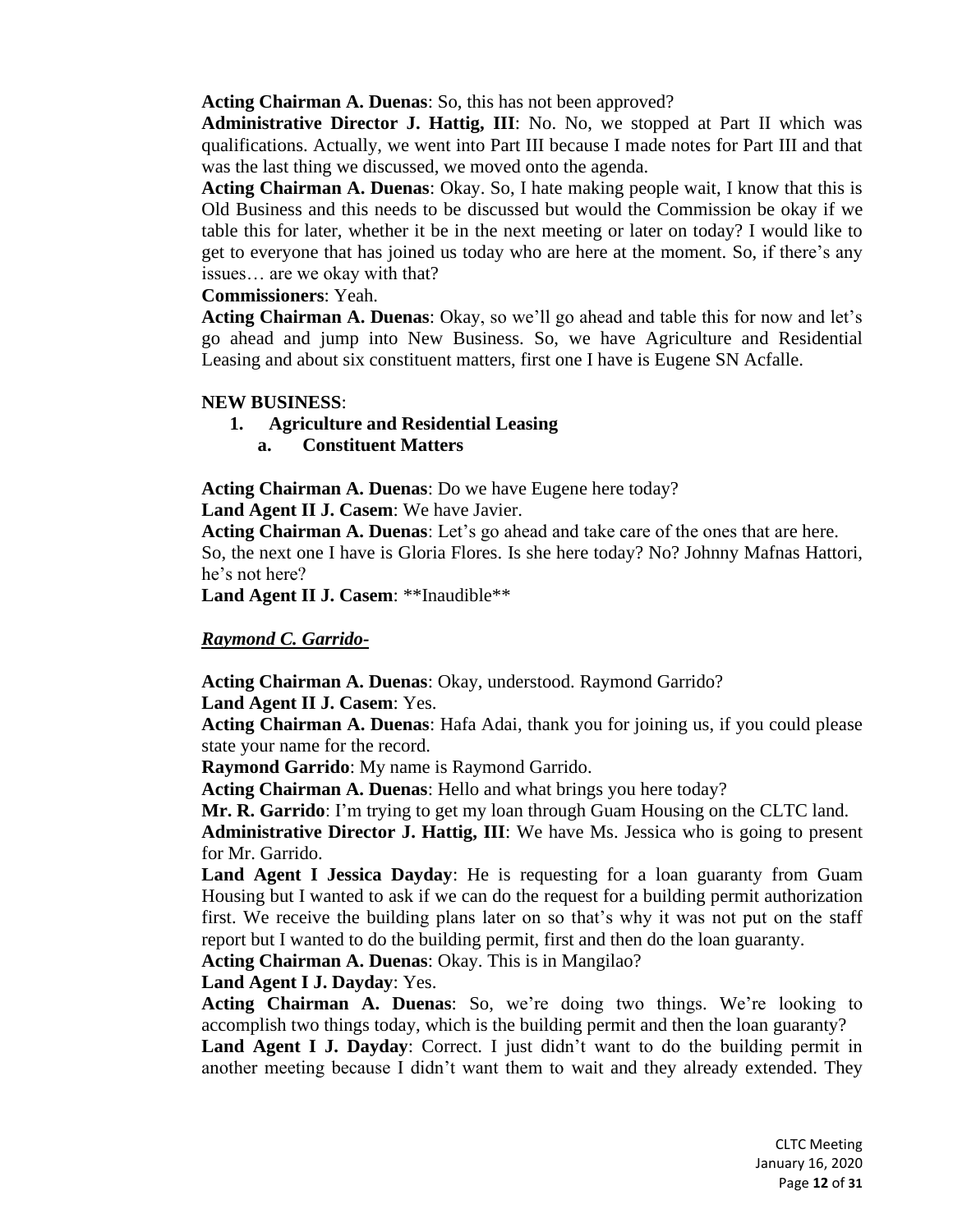already requested for an extension from Guam Housing so that's why I wanted to do a request for the building permit authorization first.

**Acting Chairman A. Duenas**: Looks like we've done everything we need to do. We're not missing any documents, right?

**Mr. R. Garrido**: Yes.

**Acting Chairman A. Duenas**: Does the Commission have any questions for Mr. Garrido?

**Commissioners**: None.

**Acting Chairman A. Duenas**: So, I do see you are December seventh 1995 applicant, you did everything on your end that you needed to do so we're just trying to move forward to do what the CHamoru Land Trust was designed to do, right? So, we have two motions if the Commissioners feel…which is to provide building permit authorization as well as the Guam Housing Loan Guaranty.

**Commissioner A. Bordallo**: Okay the first one would be the… I move to make a motion to allow Raymond C. Garrido to obtain a building permit on Lot 2, Tract 15344, Mangilao.

**Acting Chairman A. Duenas**: And this is for the building permit authorization, okay? So, we have a motion.

**Commissioner A. Santos**: I second that.

**Acting Chairman A. Duenas**: Okay, second by Tan Amanda. Any discussion?

**Commissioners**: None.

**Acting Chairman A. Duenas**: All in favor?

**Commissioners**: Aye.

**Acting Chairman A. Duenas**: The ayes have it.

**Commissioner A. Bordallo**: I move to make a motion the CHamoru Land Trust Commission to give approval a guaranty to Mr. Raymond C. Garrido to obtain a loan with Guam Housing Corporation for the amount of One Hundred Ninety Thousand dollars (\$190,000.00).

**Acting Chairman A. Duenas**: This is for the approval for the loan guaranty, we have a motion.

**Commissioner A. Santos**: I second it.

**Acting Chairman A. Duenas**: Any discussion?

**Commissioners**: None.

**Acting Chairman A. Duenas**: None, okay. All in favor?

**Commissioners**: Aye.

**Acting Chairman A. Duenas**: The ayes have it. So, we'll work with you to make sure you've got everything you need so again you don't have to come here again like she said, you already got the extension from Guam Housing. You know our goal is to not leave anyone in the \*\*inaudible\*\* as much as I know in the past it's happened so we'll make sure the team works with you to get everything that you need.

**Mr. R. Garrido**: Thank you, everyone.

**Acting Chairman A. Duenas**: The next one we have is Jose Pangelinan Santos, is Jose here with us today? No, okay, we have...that looks like that's the last one.

**Administrative Director J. Hattig, III**: If we can go ahead and entertain, Mr. Chairman those that… the staff is ready with staff reports on everybody so…

**Acting Chairman A. Duenas**: Yeah, sure.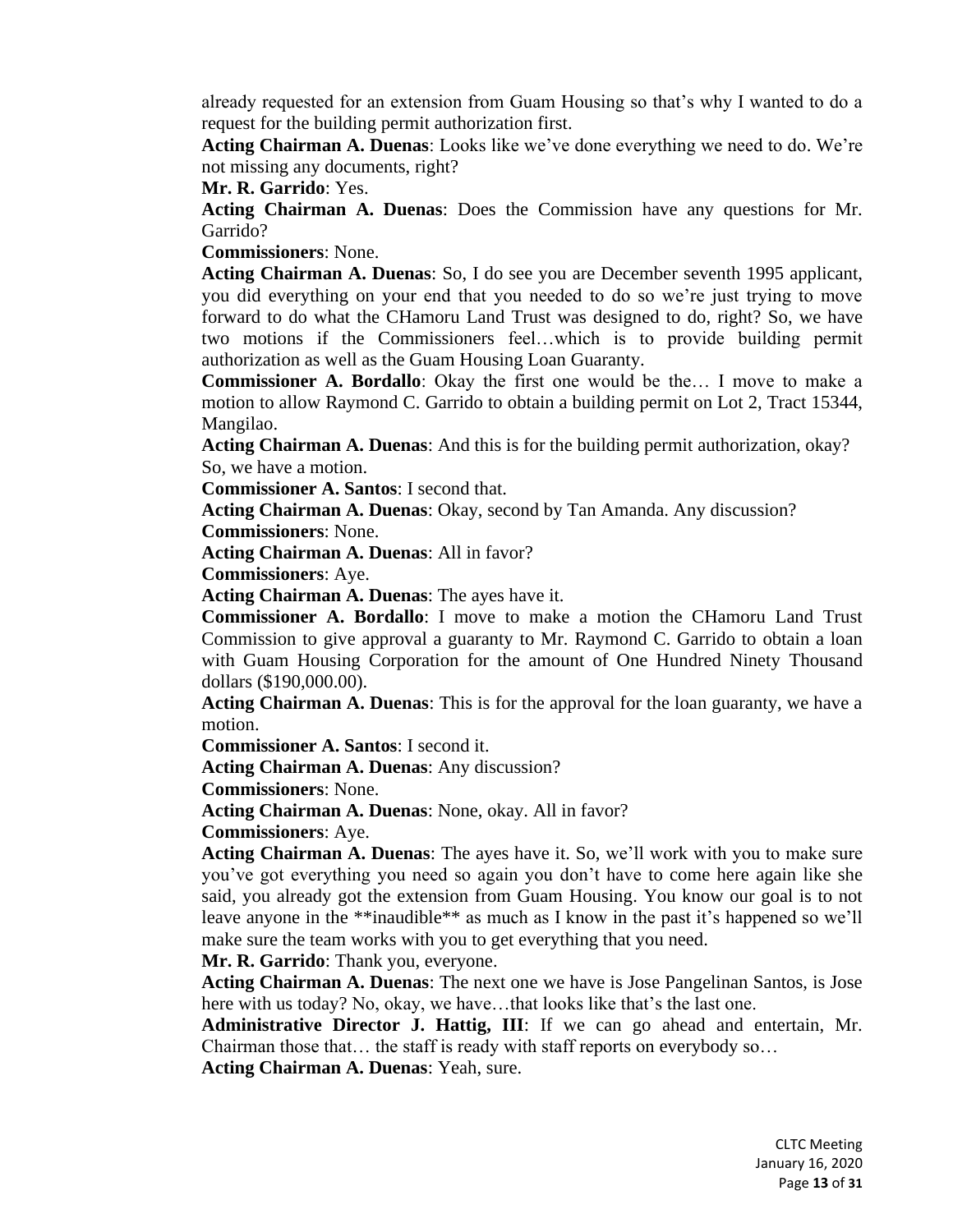### *Eugene S.N. Acfalle-*

**Administrative Director J. Hattig**: We'll go with Mr. Acfalle at the beginning again, we'll go down, Eugene Acfalle.

**Land Agent II J. Casem**: So it's actually, the file is still under the brother, Mr. Javier Acfalle however it was approved for takeover of the brother based on 7.5 so before you today, we're requesting for the relocation from Tract 1022, Dededo to Tract 10316, Block 14, Lot 7-2, Dededo containing an area of 1900 square meters and then that is also to approve a residential lease upon conclusion of survey for Mr. Eugene San Nicolas Acfalle for Tract 10316, Block 14, Lot 7-2, Dededo.

**Acting Chairman A. Duenas**: I'm sorry, has this already been surveyed?

**Land Agent II J. Casem**: No, it's pending.

**Acting Chairman A. Duenas**: Okay. Does the Commission feel okay with moving forward on any of these without the presence of Mr. Acfalle?

**Land Agent II J. Casem**: He was here at the last meeting; however, we weren't able to entertain the request so hopefully we can go ahead and pursue with this.

**Acting Chairman A. Duenas**: Okay. So, we would be… if the board decides to make a motion to provide a lease, it would be pending a survey?

**Land Agent II J. Casem**: Yes, and also the approval of the relocation from the current lease that he holds to this new area.

**Administrative Director J. Hattig, III**: So, this Tract 1022 is a really problematic tract and anytime we get a chance to \*\*inaudible\*\* relocate someone in this tract, we should take that opportunity because as it says in the findings that the consolidation and the parceling of the subdivision there has caused a lot of people to be out of place. So, moving them out would be an opportunity for us to find them a better location, number one that isn't problematic because of this subdivision and the current way that it's set up. So, the subdivision is one and then you have people that are already there that are in conflict with the subdivision and so that's the reason why this 1022 is…

**Acting Chairman A. Duenas**: \*\*Inaudible\*\*

**Administrative Director J. Hattig, III**: Yeah, it's a major one as you can see where the easement is supposed to be, right and then you can see where the actual roads are right that people have… over the past few years, right, over the decades have created their own roads or have put in their own… so an opportunity to take Mr. Acfalle and put him in a better place so that we can fix up this subdivision, right, is a good opportunity. **Acting Chairman A. Duenas**: Okay.

**Commissioner A. Santos**: It's a good idea.

**Acting Chairman A. Duenas**: Do we have any questions from the board?

**Commissioner A. Bordallo**: So, what do we do first?

**Land Agent II J. Casem**: I'm sorry?

**Administrative Director J. Hattig, III**: What action is needed first?

**Land Agent II J. Casem**: Oh, the A). Motion to approve relocation.

**Administrative Director J. Hattig, III**: And Mr. Acfalle is okay with the lot that we're about to transfer him too, right?

**Land Agent II J. Casem**: Yes, he's actually already been shown the area. So, we're just pending the Board's approval.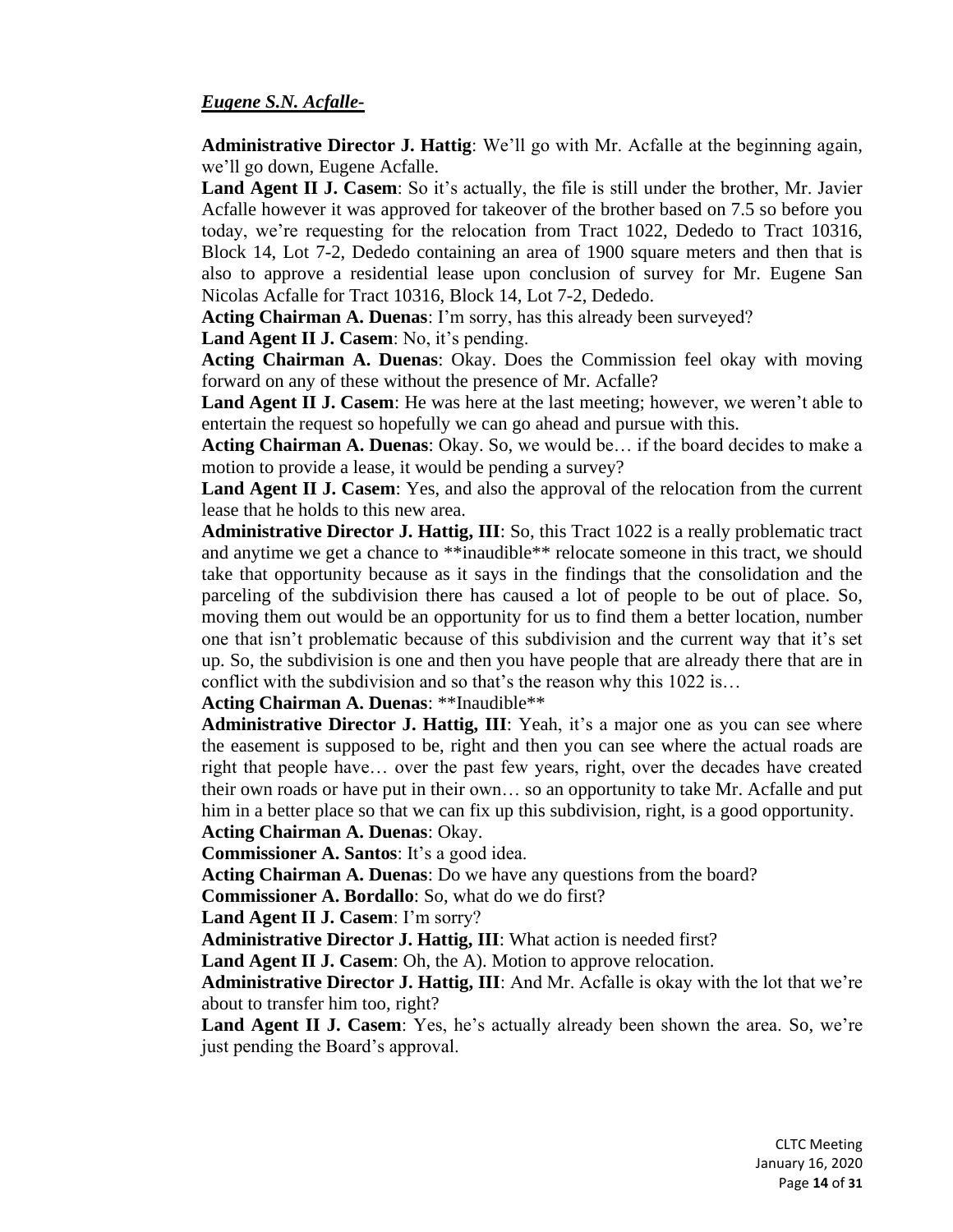**Commissioner A. Bordallo**: Okay. I would like to make a motion to approve the relocation of Eugene San Nicolas Acfalle from Tract 1022, Block 13, Lot 10, Dededo to Tract 10316, Block 14, Lot 7-2, Dededo containing an area of 1900 square meters.

**Acting Chairman A. Duenas**: We have a motion.

**Commissioner Santos**: I second it.

**Acting Chairman A. Duenas**: Do we have any discussion?

**Commissioners**: None.

**Acting Chairman A. Duenas**: All in favor?

**Commissioners**: Aye.

**Acting Chairman A. Duenas**: Ayes have it. Okay, so we just approved the relocation of Eugene San Nicolas Acfalle.

**Land Agent I T. Tainatongo**: I'm sorry, can you just repeat the description of the new location?

**Acting Chairman A. Duenas**: The new location is, Tract 10316, Block 14, Lot 7-2, Dededo. Okay, so the next one would be to motion and issue a residential lease upon the completion of a survey.

**Commissioner A. Bordallo**: I would like to make a motion to issue a residential lease upon completion of survey to Eugene San Nicolas Acfalle for Tract 10316, Block 14, L7-2 in the Municipality of Dededo containing 1900 square meters.

**Acting Chairman A. Duenas**: Okay so we have a motion to issue a residential lease upon completion of a survey.

**Commissioner A. Santos**: And I second it.

**Acting Chairman A. Duenas**: Seconded by Tan Amanda, any discussion? All in favor? **Commissioners**: Aye.

**Acting Chairman A. Duenas**: The ayes have it. Are we ready to discuss Johnny Hattori?

### *Gloria Borja Flores-*

**Administrative Director J. Hattig, III**: The next one your list, is that Gloria Flores Mr. Chairman?

**Acting Chairman A. Duenas**: It might be \*\*inaudible\*\*.

**Administrative Director J. Hattig, III**: I was just going to go in order that way...

**Acting Chairman A. Duenas**: Yeah, let's just go in order. I can see that Ms. Gloria Borja Flores is a December second 1995 applicant, application number 238.

**Administrative Director J. Hattig, III**: And we have Ms. Jhoana here to present the facts.

**Acting Chairman A. Duenas**: Whenever she's ready.

**Land Agent II J. Casem**: Okay, so Ms. Gloria Borja Flores is actually one of our premoratoriums, however, she's requesting or the POA is requesting for a relocation from the previously approved due to the adjacent neighbors, so the POA is requesting to move from a different area within the same parcel area so that is a request for a conditional residential lease on Tract 1722, Block 3, Lot 4, Mangilao containing an area of 1866 square meters.

**Acting Chairman A. Duenas**: So, we're having a difficult time with the neighbor pretty much, is what it is?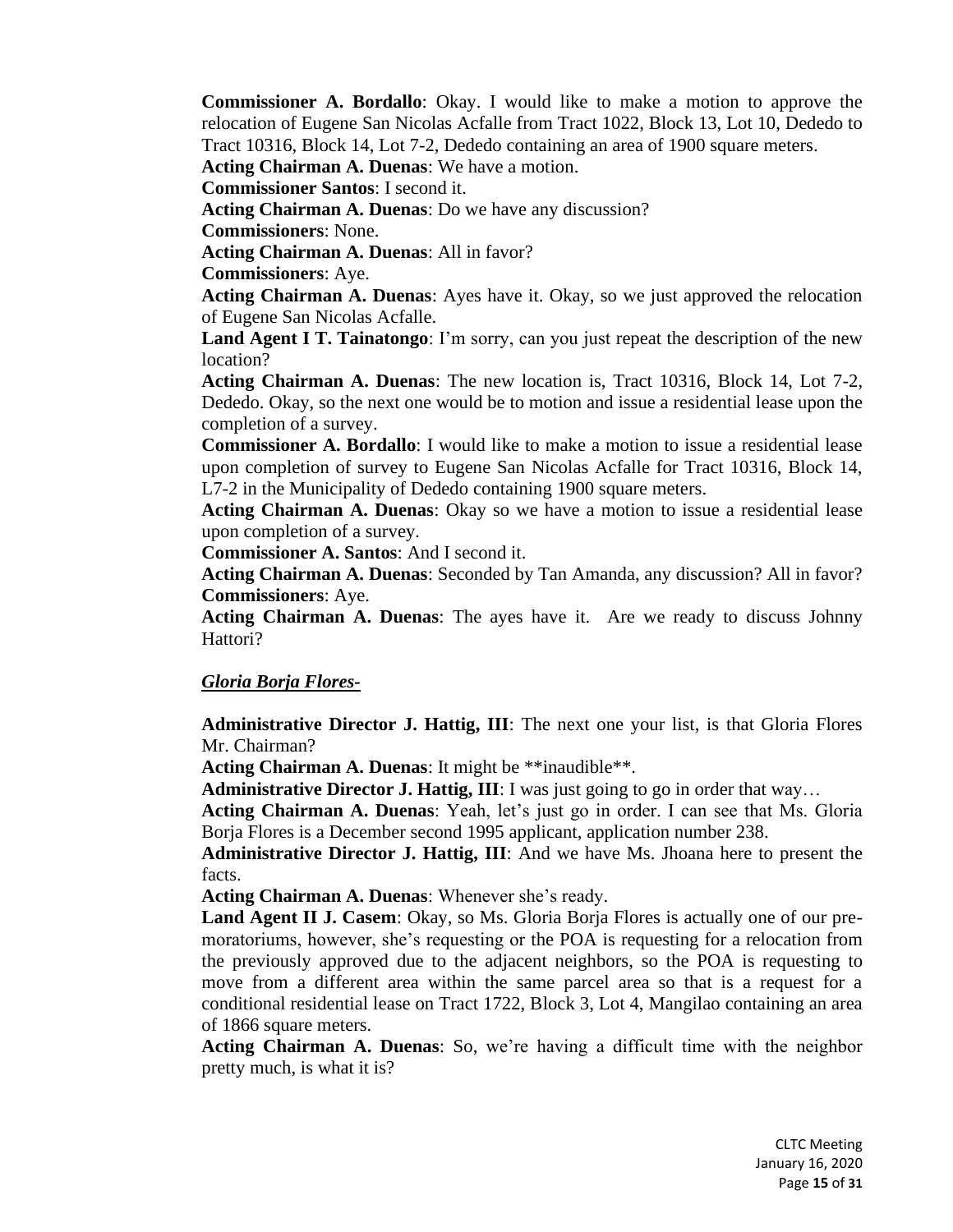**Land Agent II J. Casem**: Yes, I believe they've gone there and this area has been occupied by current occupants so I believe they've gone out there and displease with the… I guess the neighbors are not very pleased with a new person coming in so to avoid conflict, they're requesting to be placed in a different area to just avoid the conflict that may arise further.

**Administrative Director J. Hattig, III**: If I may, Mr. Chairman also 1722 also has a history or this particular section also has a history of irregularity also so we're trying to ascertain this particular area, this lot to make sure that those who have surveyed are not in conflict with those who are occupying currently in the area so that's I think what you're having here. You're having disputes over occupation versus those who have surveyed. I did issue a survey authorization for this property so that they could find the meets and bounds so that we can properly place them into an area that is recognized and that they won't have any conflict with their neighbors also.

**Commissioner A. Bordallo**: Is that usually the case?

**Administrative Director J. Hattig, III**: There are some instances where surveys are submitted prior to other surveys and so there's a question as to where the actual boundary is, so sometime neighbors get into that dispute and they inform us and we go out and we do the GPS and we do the site inspection to determine exactly what happen and \*\*inaudible\*\* the survey maps that were of the area, a part of that are so that's what we do to resolve the conflict. But often times there are conflicts that we cannot resolve and that's why the request was put forward for the relocation, safety purposes.

**Acting Chairman A. Duenas**: Where is the \*\*inaudible\*\*?

#### **Multiple conversations**

**Administrative Director J. Hattig, III**: It's not far from… like the question was, it's not far from where they currently…?

**Land Agent II J. Casem**: No, it's just the ineligible occupants that have been preoccupying.

**Commissioner A. Bordallo**: Do we have to cancel out the first lease?

**Land Agent II J. Casem**: Well the first lease was… they never completed it because they want out there also to just get the feel of it so this is basically a new lease to the applicant.

**Acting Chairman A. Duenas**: We're just moving from Lot 7 to Lot 4, right?

**Land Agent II J. Casem**: It's further in the beginning of the road, yeah.

**Acting Chairman A. Duenas**: Any other questions \*\*inaudible\*\* Board?

**Administrative Director J. Hattig, III**: The pre-moratorium is just to give some context to Commissioner Bordallo, right and prior to the issuance of the moratorium on leases because of whatever happened in the past, there were some leases that were never executed, either they were signed by the director and not signed by the lessee or signed…or vice versa where the lessee signed it but not the director so that's why the lease was never consummated at the time. So, in order to make that proper, I cannot sign for the past so that's why we're requesting that you approve the lease now so that I can sign and that the lessee can sign.

**Commissioner A. Bordallo**: Okay, I would like to make a motion to grant a conditional residential lease for Gloria Borja Flores upon the completion of the survey for Tract 1722, Block 3, Lot 4, Mangilao containing an area of 1866 square meters based on the scheme number 107-04 \*\*inaudible\*\*.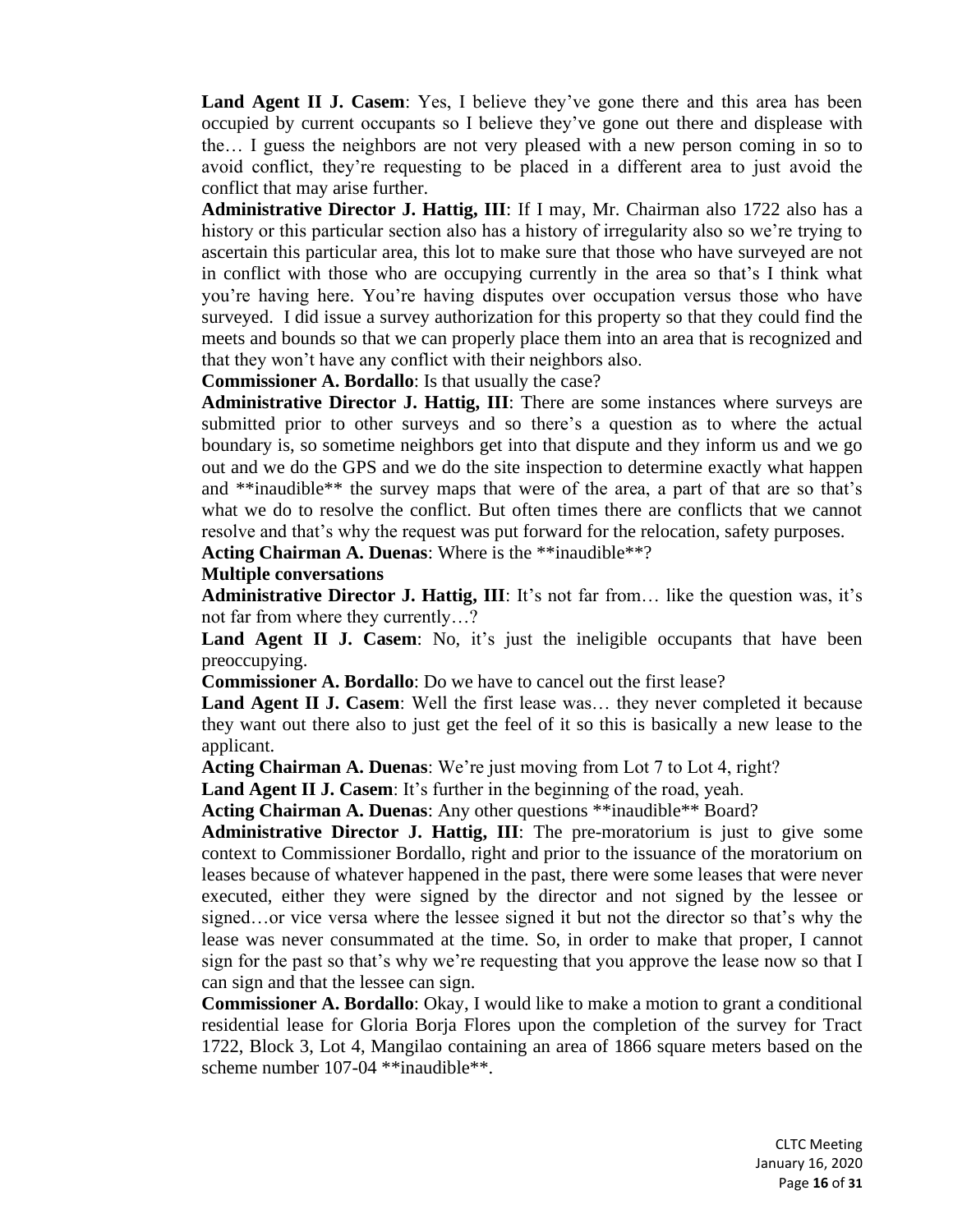**Acting Chairman A. Duenas**: We have a motion. **Commissioner A. Santos**: I second it. **Acting Chairman A. Duenas**: Seconded by Tan Amanda. Any discussion? **Commissioners**: No. **Acting Chairman A. Duenas**: Okay, all in favor? **Commissioners**: Aye. **Acting Chairman A. Duenas**: Ayes have it. Okay, and the last one will be Mr. Hattori? **Administrative Director J. Hattig, III**: Correct. **Commissioner A. Bordallo**: So, \*\*inaudible\*\* before on Ms. Flores, \*\*inaudible\*\* back on the first one? **Land Agent II J. Casem**: Oh, we would do a decline prior to the issuance of this one. **Administrative Director J. Hattig, III**: I don't see a copy of the staff report here so do you want to provide a copy.

### *Johnny Mafnas Hattori-*

**Acting Chairman A. Duenas**: So, we'll move to Johnny Hattori?

**Administrative Director J. Hattig, III**: Yes. Jess, you're presenting?

**Land Agent I J. Dayday**: Yes. So, Mr. Hattori… Johnny Mafnas Hattori he's a preoccupier, he was occupying Lot 5402 in Pågat, Mangilao however, when he met his wife, he relocated himself to his in-law's property which is in Swamp Rd. Lot 1145 in Dededo in \*\*inaudible\*\* he's requesting for an issuance of a lease an agriculture lease. When we went to do a site inspection, there's already a house there. There's a house that's built. There was no farming done, there's no plants or anything but there is a home and it does have power and water and so he's just requesting for a lease. His date and time are December 18, 1995 but he is a pre-occupier however, relocated himself to another area. There is a Mayor's Certification in his file as well and also a letter from the Community Outreach from the Governor's Office, I believe in 1986.

**Acting Chairman A. Duenas**: Okay.

**Commissioner A. Bordallo**: Is that normally the norm, you can move yourself?

**Administrative Director J. Hattig, III**: We've experienced a lot of different situations and scenarios over the course of the many years and some applicants have decided that even though they were pre-occupying the circumstances of their lives changed and with that life change comes the physical… I guess, the relocation of themselves so it's not uncommon. This particular situation might be rare but it's not necessarily uncommon.

**Acting Chairman A. Duenas**: That's make sure that this James Mafnas is not related to…

**Administrative Director J. Hattig, III**: Oh no, that's… we'll get to that one. **Acting Chairman A. Duenas**: Okay.

**Commissioner A. Bordallo**: So, who was staying in 864 \*\*inaudible\*\*? **Land Agent I J. Dayday**: His mother in law.

**Commissioner A. Bordallo**: Does she have a lease with CHamoru Land Trust? **Land Agent I J. Dayday**: She was only a part of the Arriendo Program and when it

switched to CHamoru Land Trust she wasn't eligible so she vacated the property.

**Administrative Director J. Hattig, III**: So now it's Mr. Hattori's intent to move back to move back to Pågat?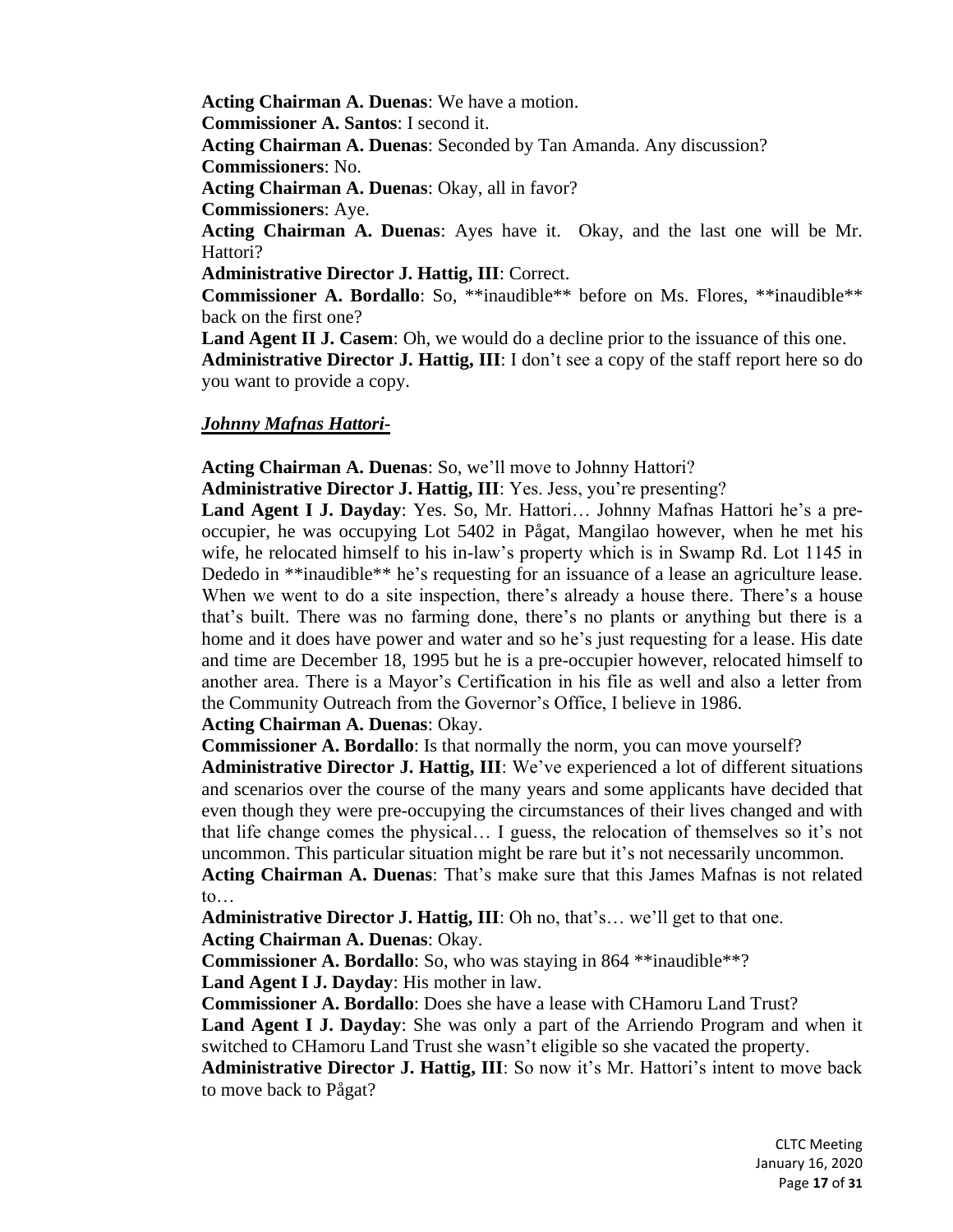**Land Agent I J. Dayday**: No, he wants to stay there.

**Administrative Director J. Hattig**: No, he wants to stay there and be issued a lease there?

**Land Agent I J. Dayday**: Yes, when I spoke with him, he was mentioning that he would come in to our office and he's been requesting for a lease he's been requesting to do a survey on the property but he did build a structure.

**Administrative Director J. Hattig, III**: I guess my only concern is that he does qualify as a pre-occupier but not for the property that he currently wants to go to. That's my concern and although, I've been reviewing this and making recommendations it's ultimately the Board's decision to tell you the truth but this would be like I said, a rare, a rare occurrence that you claim pre-occupier for a specific lot but you're requesting for a lease in another lot. I don't know how the Legal Counsel might opine or I don't know how the Commission might feel about it.

**Commissioner A. Bordallo**: I would like to table this.

**Acting Chairman A. Duenas**: Yeah, I think it would be better to table this, again, as a pre-occupier he's entitled but I don't know if he's necessarily entitled to land that he didn't pre-occupy.

**Administrative Director J. Hattig, III**: Right, that he's not currently occupying or preoccupied.

**Acting Chairman A. Duenas**: So, we'll table this one and we'll speak with Legal Counsel, maybe we can have him on the next agenda under old business.

**Administrative Director J. Hattig, III**: Okay. Okay, Jess? We're going to review this a later time, there's going to be no action yet.

**Land Agent I J. Dayday**: Okay anyway he's off island, he had to leave off island.

**Administrative Director J. Hattig, III**: We'll do Mr. Mafnas first, Mr. Chairman.

#### *James Santos Mafnas-*

**Land Agent II J. Casem**: So, with Mr. James Santos Mafnas, we are requesting to amend the July 18, 2019 motion based on the completion of survey. So based on the findings, requesting for a agricultural lease issuance for James Santos Mafnas for Tract 100C Block 3REM Lot 8-R1 containing an area of 2218 square meters, reflecting 260FY18 recorded with DLM under instrument no. 932592.

**Acting Chairman A. Duenas**: What was the original motion that we made?

**Land Agent II J. Casem**: The original motion was made on the Tract 100C Block 3REM Lot 3 Dededo.

**Acting Chairman A. Duenas**: Oh, so it's just a wrong designation?

**Land Agent II J. Casem**: No, this location, the old parcel area was just based on the scheme so when they come into survey then Survey Division will rename the lot so it's just to reflect the survey description.

**Acting Chairman A. Duenas**: Any questions?

**Administrative Director J. Hattig, III**: This is also to prevent an addendum, right? We don't really need to…

**Land Agent II J. Casem**: He was also a part of the pre-moratorium and because we caught the mistake of the… it wasn't issued yet, so now we just have to reprint the lease to reflect the correct description.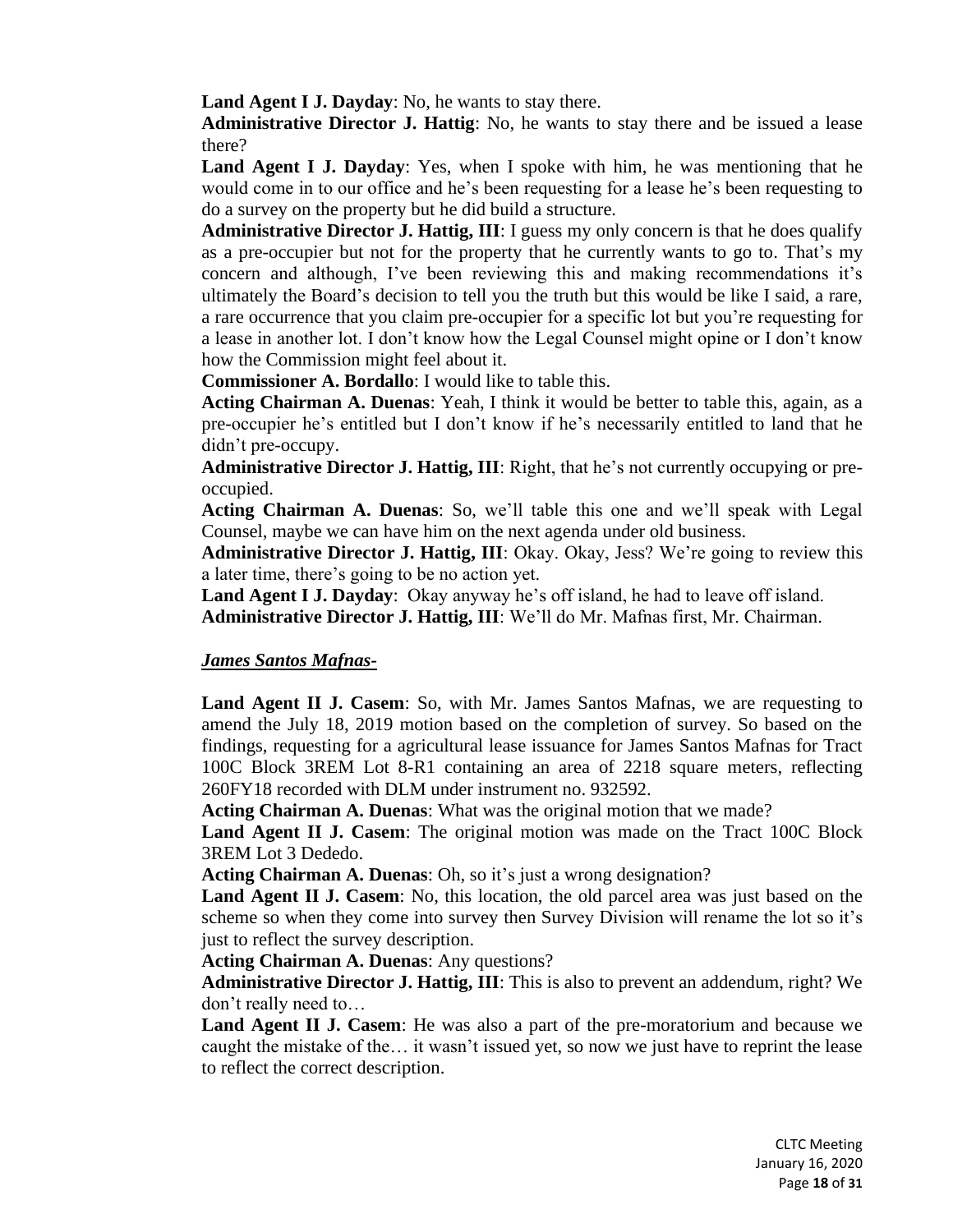**Acting Chairman A. Duenas**: Okay. So, it would definitely be best if we get the correction so we don't have Mr. Mafnas have to come back to us.

**Administrative Director J. Hattig, III**: Yes, right and it also prevents… well we can't issue an addendum for something that was never consummated.

**Commissioner A. Bordallo**: I move to amend the July 18, 2019's CLTC Board meeting to approve agriculture lease issuance to James Santos Mafnas for Tract 100C Block3 Remainder Lot 8-R1 in Dededo containing an area of 2218 square meters reflecting 260 Fiscal Year 2018 recorded at the Land Management under instrument number 932592.

**Acting Chairman A. Duenas**: And that's the instrument number 932592, okay, so we have a motion.

**Commissioner A. Santos**: I second it.

**Acting Chairman A. Duenas**: Second by Tan Amanda. Any discussion?

**Commissioners**: No.

**Acting Chairman A. Duenas**: All in favor?

**Commissioners**: Aye.

**Acting Chairman A. Duenas**: The ayes have it. Okay, so that will finish it for our New Business, Agriculture & Residential Leasing.

**Land Agent II J. Casem**: We have one more, Sir.

#### *Jose Pangelinan Santos-*

**Administrative Director J. Hattig**: Yeah, we just have Jose Pangelinan Santos.

**Acting Chairman A. Duenas**: \*\*Inaudible\*\* okay, great. And Jose is not with us, right?

**Land Agent II J. Casem**: I'm sorry?

**Acting Chairman A. Duenas**: Jose is not here today?

**Land Agent II J. Casem**: No. So, for Mr. Jose Pangelinan Santos he is requesting for a conditional agricultural lease, he has been a pre-occupier and also a Land Use permittee for Lot 10171-63. Mr. Santos has been farming on this property since 1967 and a Mayor's Verification has been submitted to indicate his pre-occupancy. The staff has gone out in November  $7<sup>th</sup>$  and conducted a site inspection and also a GPS and has concluded that he is farming on a one acre. So, we are requesting for a conditional agricultural lease for Mr. Jose Pangelinan Santos upon completion of a survey and submission of a farm plan on Lot 10171-63 in the Municipality of Dededo for one acre.

**Acting Chairman A. Duenas**: So, he's already farming?

**Land Agent II J. Casem**: Okay. So even though he's an applicant from 2007, he is a pre-occupier, LUP No. 1851. Any questions from the Board?

**Commissioner A. Bordallo**: \*\*Inaudible\*\* GPS?

**Acting Chairman A. Duenas**: GPS formed?

**Land Agent II J. Casem**: Yes. He's also already been schemed out on the Master Plan for an acre so he has continued to utilize the property.

**Commissioner A. Bordallo**: Why conditional?

**Land Agent II J. Casem**: Because he hasn't submitted a farm plan yet and also it hasn't been surveyed.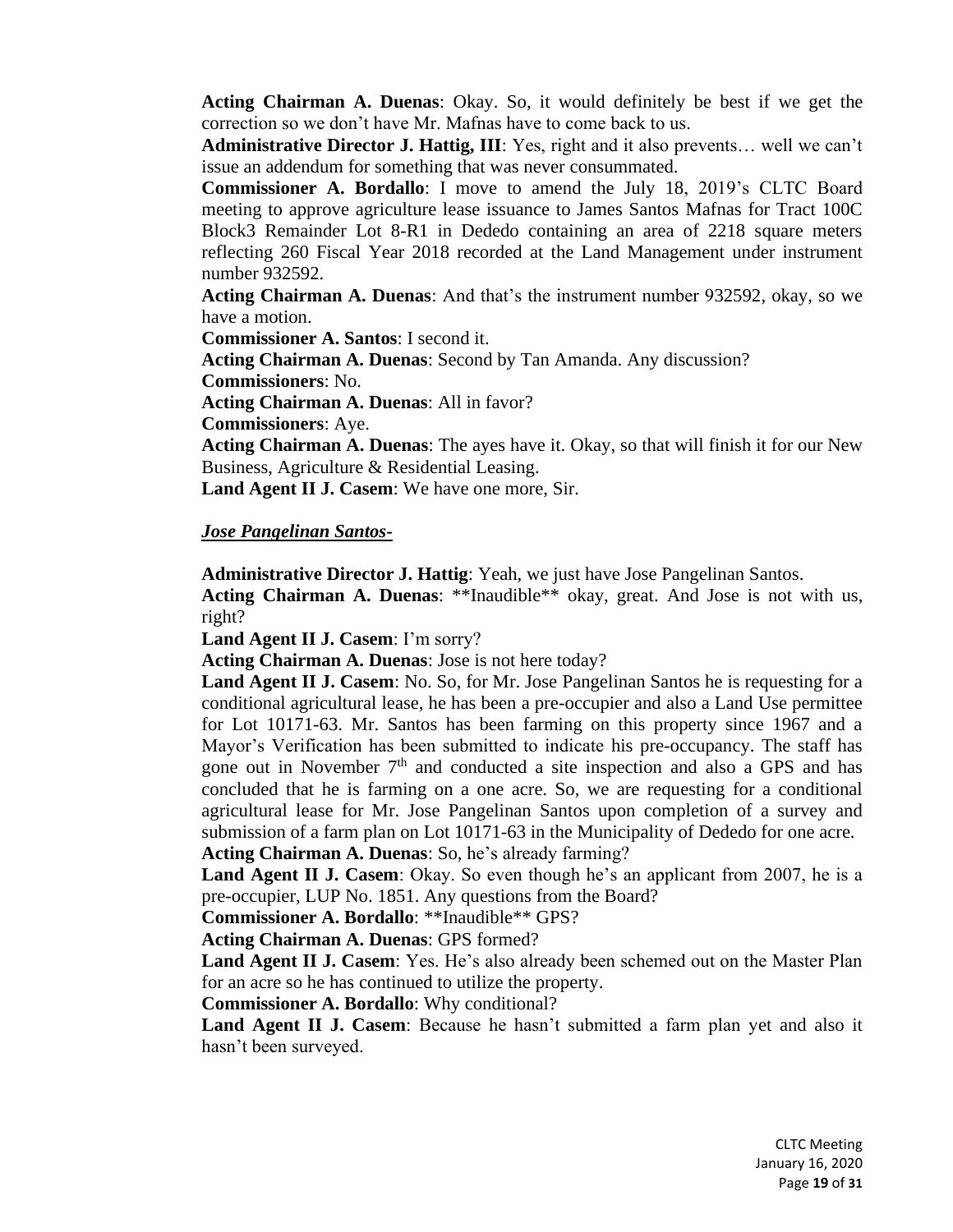**Commissioner A. Bordallo**: Okay. I move a conditional agricultural lease for Mr. Jose Pangelinan Santos upon completion of a survey plus a submission of a farm plan on Lot 10171-63 in Municipality of Dededo for one acre.

**Acting Chairman A. Duenas**: Okay, so we have a motion.

**Commissioner A. Santos**: And I second that.

**Acting Chairman A. Duenas**: Second by Tan Amanda. Any discussion?

**Commissioners**: No.

**Acting Chairman A. Duenas**: Those in favor?

**Commissioners**: Aye.

**Acting Chairman A. Duenas**: Ayes have it. Thank you. Okay.

**Administrative Director J. Hattig**: That's the last one, Mr. Chairman under Constituent Matters under New Business.

**Acting Chairman A. Duenas**: Okay so the item we have is Commercial Leasing. I know we have two members from GEDA joining us today. Can you join us up here?

### **NEW BUSINESS**

- **2. Commercial Leasing**
	- **a. GEDA**

**Acting Chairman A. Duenas**: Hafa Adai Gentlemen, if I could please state your name for the record.

**Larry Toves**: Hafa Adai Mr. Chairman, Hafa Adai commissioners, Administrative Director, my name is Larry Toves I'm the Real Property Manager for Guam Economic Development Authority and with me here is my Assistant Manager Mr. \*\*inaudible\*\* Mendiola and I have the rest of my staff in the back, Mr. \*\*inaudible\*\* Cruz Mr. Tony Arriola and Mrs. Joann Cruz. We're here before the Commission today to \*\*inaudible\*\* regarding the status of the… if you recall it on the December nineteenth meeting, Chairwoman Pika Fejeran along with some Commission members had some concerns with the draft RFP's requesting for proposals that we are preparing for the Commission to issue and \*\*inaudible\*\* some of those comments were just typographical errors but there were some other comments that required us to make some changes to the draft RFP's; so we did that based on the comments provided and we submitted the changes along with the revised RFP's to the Commission's office on January second. We just need the Commission to approve those changes and satisfactory and if the Commission, \*\*inaudible\*\* the Chairwoman or anybody else in the Commission to \*\*inaudible\*\* we can go ahead and pursue to finalize the RFP's. There are three properties that you're aware that \*\*inaudible\*\* with intent to put out for commercial leasing; those lots are again, \*\*inaudible\*\* we recently did some site inspections on those properties as recent as yesterday so we \*\*inaudible\*\* come across some issues for example the parcel is located behind East West Rental and Nissan Motors in Upper Tumon. During our site inspection, we noticed that there was quite a lot of activity happening on the lot. I know that's a part of GWA's construction near the water tank and so I know if I recall there is \*\*inaudible\*\* of the property as a staging \*\*inaudible\*\* but based on \*\*inaudible\*\* inspection it looks like that they're using more than what is authorized to use and so, \*\*inaudible\*\* we've reached out to Mr. Miguel Bordallo at GWA so we're going to do another site inspection hopefully with their planners and engineers to come to an understanding as to what \*\*inaudible\*\*. We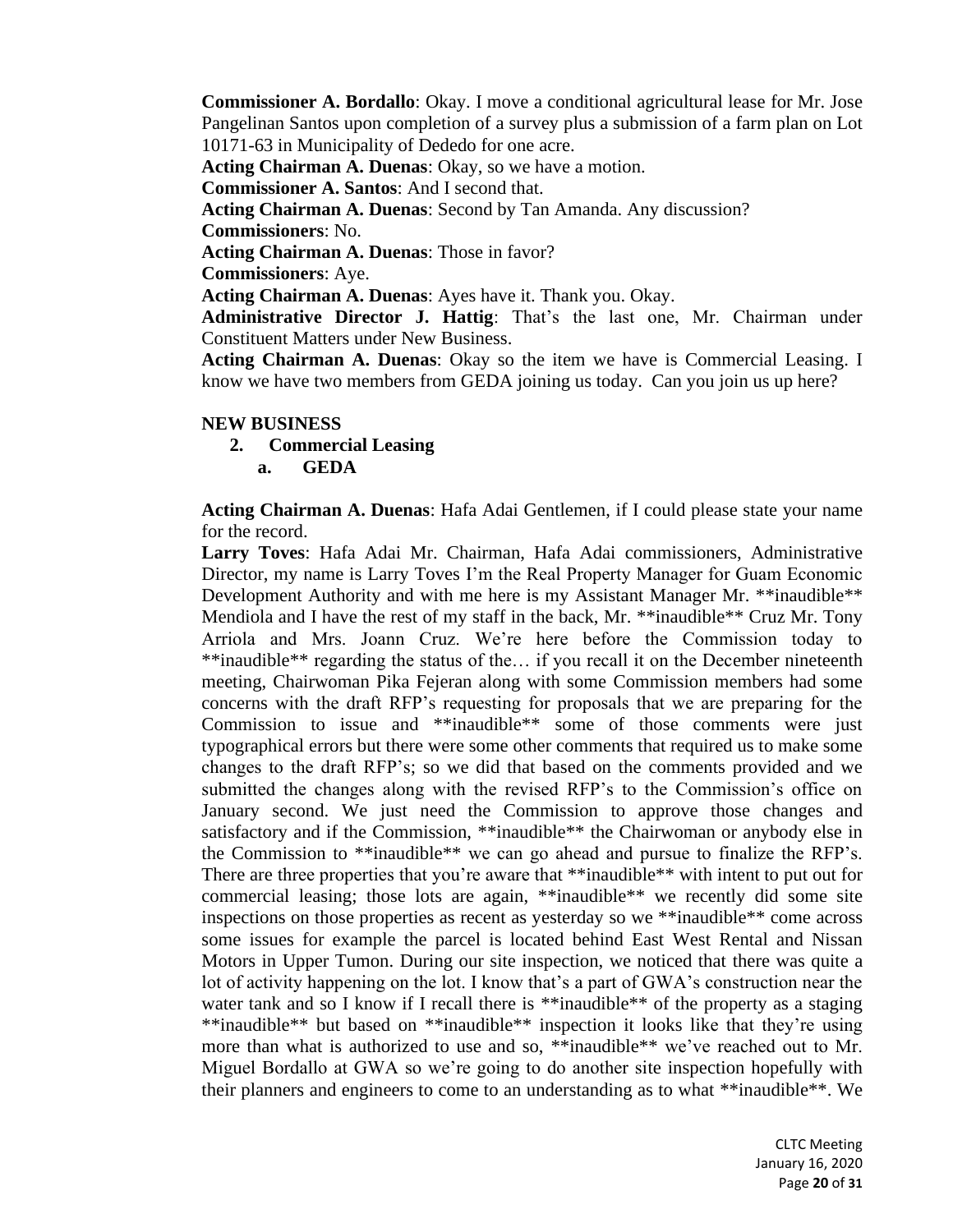did also notice in our recent inspection that all the property… if you look at area that is heavily vegetated towards the center it seems as a unofficial ponding basin or wet land if you will; so that could \*\*inaudible\*\* upon developing in that area but again, we'll provide the Commission with all the details and we'll be working with Guam EPA on this as well and all the other regulatory agencies that is as we go through the process of procuring this piece for lease and development. \*\*Inaudible\*\* I'm hopeful that we can \*\*inaudible\*\*. The other property that we are also working on is the property that we cleared across from PROA in Tumon; it's a vacant lot and \*\*inaudible\*\* so that should be fairly easy to put out for leasing. And the third property is the property up in Yigo, adjacent to the Yigo gym and I'm glad that the Mayor is here because we actually spoke with him early on during the process just to get his support and also as a courtesy to let him know that, this is what the Commission plans to do with the property is to RFP them; so, we're working towards \*\*inaudible\*\* so these three properties, once the Commission approves and the changes that we made today are okay then we'll go ahead and start to issue out the public notices and start the procurement process and as we mentioned in the last meeting we like to have a least a staff or a Commission member if desired to be on the evaluation team.

#### **Acting Chairman A. Duenas**: Okay.

**Mr. L. Toves**: Okay, that's pretty much it.

**Acting Chairman A. Duenas**: Thank you for joining us today, I know we've been working on this for a while now and I know that the Legal Counsel did send an email just giving us feedback on all the changes that were made that we're looking at today and he said that everything is pretty sound; did the Board have any questions? **Commissioners**: No.

**Administrative Director J. Hattig, III**: I just want to make sure that once the Board approves, you need the Chairwoman to sign, right?

**Mr. L. Toves**: Yes. Okay.

**Acting Chairman A. Duenas**: Any motion to approve what we're looking at today? **Commissioner A. Bordallo**: Do you want to go lot by lot or the whole thing?

**Administrative Director J. Hattig, III**: I think it's advisable to… we approved the DON's in one whole motion so I don't see a problem in approving the RFP's in one whole motion. As long as we include the lot numbers that are identified in the motion. So as long as you include the lot numbers in your motion, we shouldn't have a problem. **Mr. L. Toves**: Just for clarity, in regards to the notices, it will be separate notices.

**Commissioner A. Bordallo:** \*\*Inaudible\*\* I would like to make a motion to approve the request for proposals that Guam Economic Development will put out that includes all the revised amendments on Lot 5075-REM-A NEW-R1, Tamuning, Tract 11.

**Administrative Director J. Hattig, III**: That's 111.

**Commissioner A. Bordallo**: Oh, I'm sorry, that's 111, Lot 12, Tumon and Lot 7054- R8, Yigo.

**Acting Chairman A. Duenas**: So, have a motion.

**Commissioner A. Santos**: And I approve that motion.

**Acting Chairman A. Duenas**: Seconded by Tan Amanda, any discussion?

**Commissioners**: None.

**Acting Chairman A. Duenas**: All those in favor?

**Commissioners**: Aye.

**Acting Chairman A. Duenas**: Ayes have it.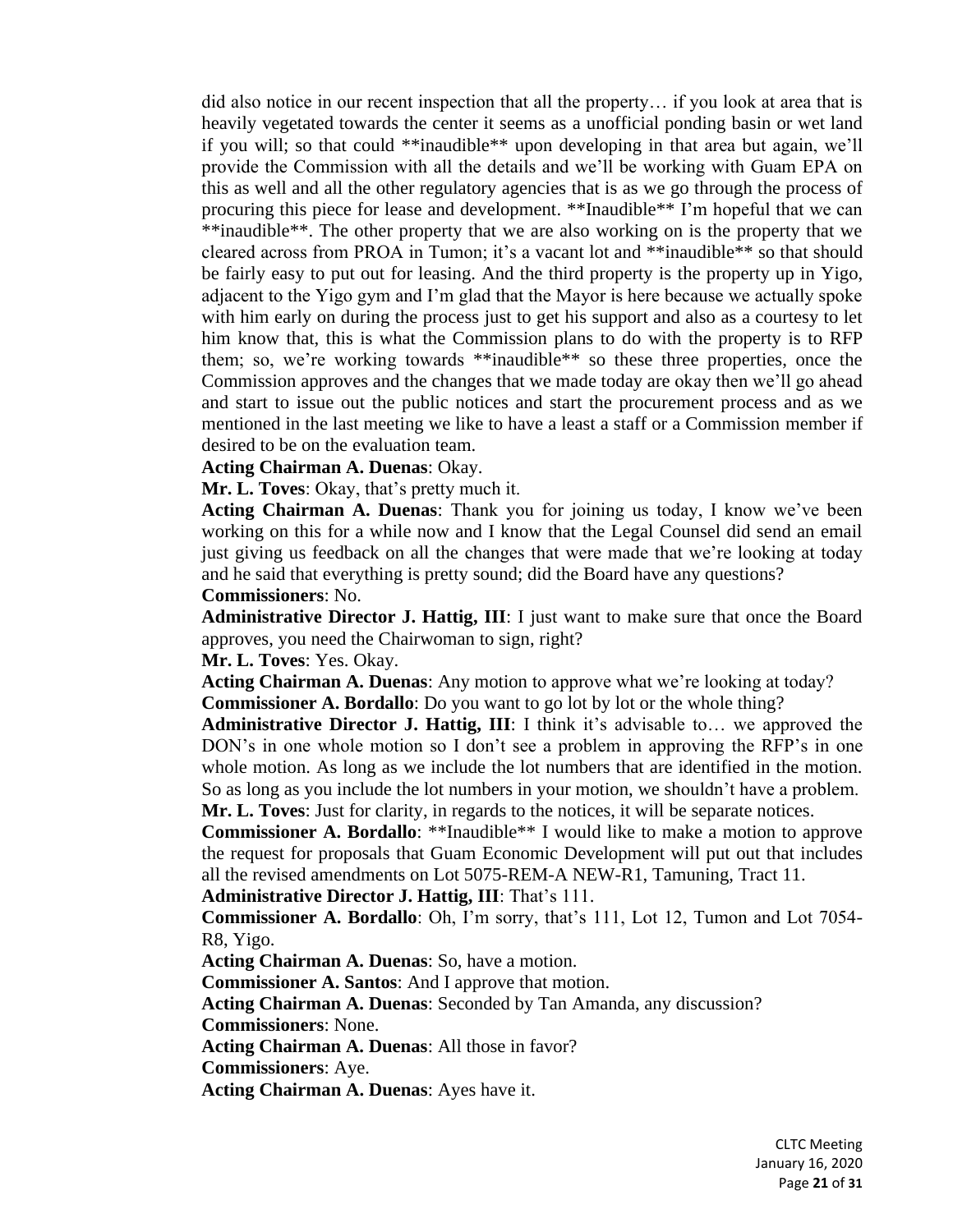**Mr. L. Toves**: Si Yu'us Ma'åse'.

**Administrative Director J. Hattig, III**: Thank you, good job.

**Acting Chairman A. Duenas**: Do we have any \*\*inaudible\*\* or anyone else that we need to get too?

**Administrative Director J. Hattig, III**: No, we don't have anything else, Mr. Chairman. We needed a request from the Chairwoman to stand in recess so if the Commission would like to proceed, we just need the announcement of when \*\*inaudible\*\* members \*\*inaudible\*\* is going to be here.

**Commissioner A. Bordallo**: Well how many days do you need to publish?

**Administrative Director J. Hattig, III**: Well according… I spoke with the Legal Counsel and he said, if we stand in recess, we just need to make the announcement in the meeting of when that date is going to be. Is there any objection to the…?

**Acting Chairman A. Duenas**: I would suggest if everyone is okay with it, next week Thursday, the twenty-third at 1:00 p.m.

**Commissioner A. Santos**: The date?

**Acting Chairman A. Duenas**: That is the twenty-third?

**Commissioner A. Bordallo**: We're going into recess.

**Acting Chairman A. Duenas**: That's a motion to go into recess?

**Commissioner A. Bordallo**: Yes, motion to go into recess and would like to have the next meeting on the twenty-third of January at 1pm.

**Acting Chairman A. Duenas**: So, we have a motion.

**Commissioner A. Santos**: I second it.

**Acting Chairman A. Duenas**: Second by Tan Amanda. All in favor?

**Commissioners**: Aye.

**Acting Chairman A. Duenas**: The ayes have it, we stand in recess. Thank you.

Transcribed by: Tina Tainatongo, Land Agent I: \_\_\_\_\_\_\_\_\_\_\_\_\_\_\_\_\_

**Approved by motion in meeting of**: \_\_\_\_\_\_\_\_\_\_\_\_\_\_\_\_\_\_\_\_\_\_\_\_\_

**Jack Hattig III, Administrative Director**: \_\_\_\_\_\_\_\_\_\_\_\_\_\_\_\_ **Date**: \_\_\_\_\_\_\_\_\_\_

**G. Pika Fejeran, Chairwoman**: \_\_\_\_\_\_\_\_\_\_\_\_\_\_\_\_\_\_\_\_\_ **Date**: \_\_\_\_\_\_\_\_\_\_\_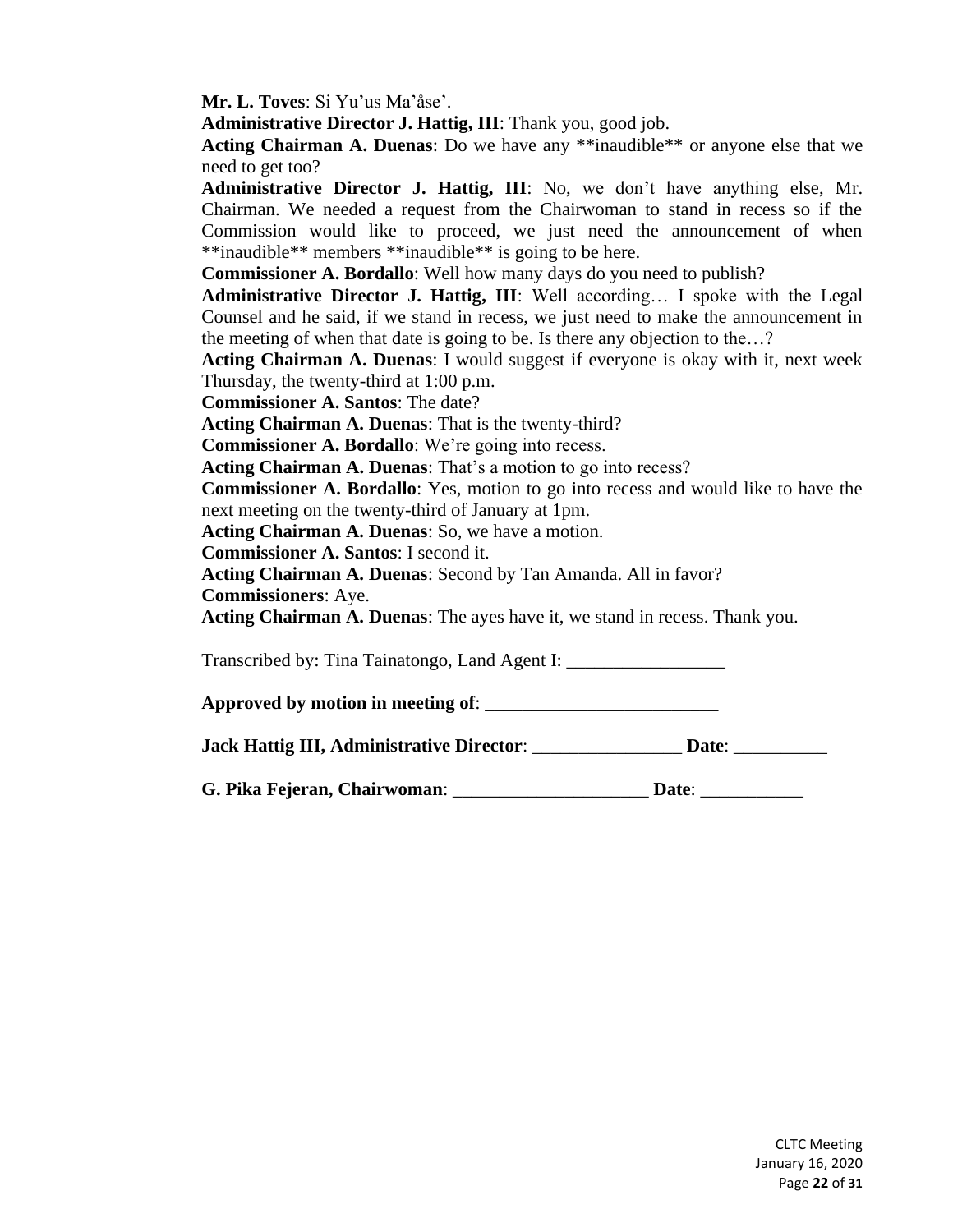CLTC Meeting January 16, 2020 Page **23** of **31**